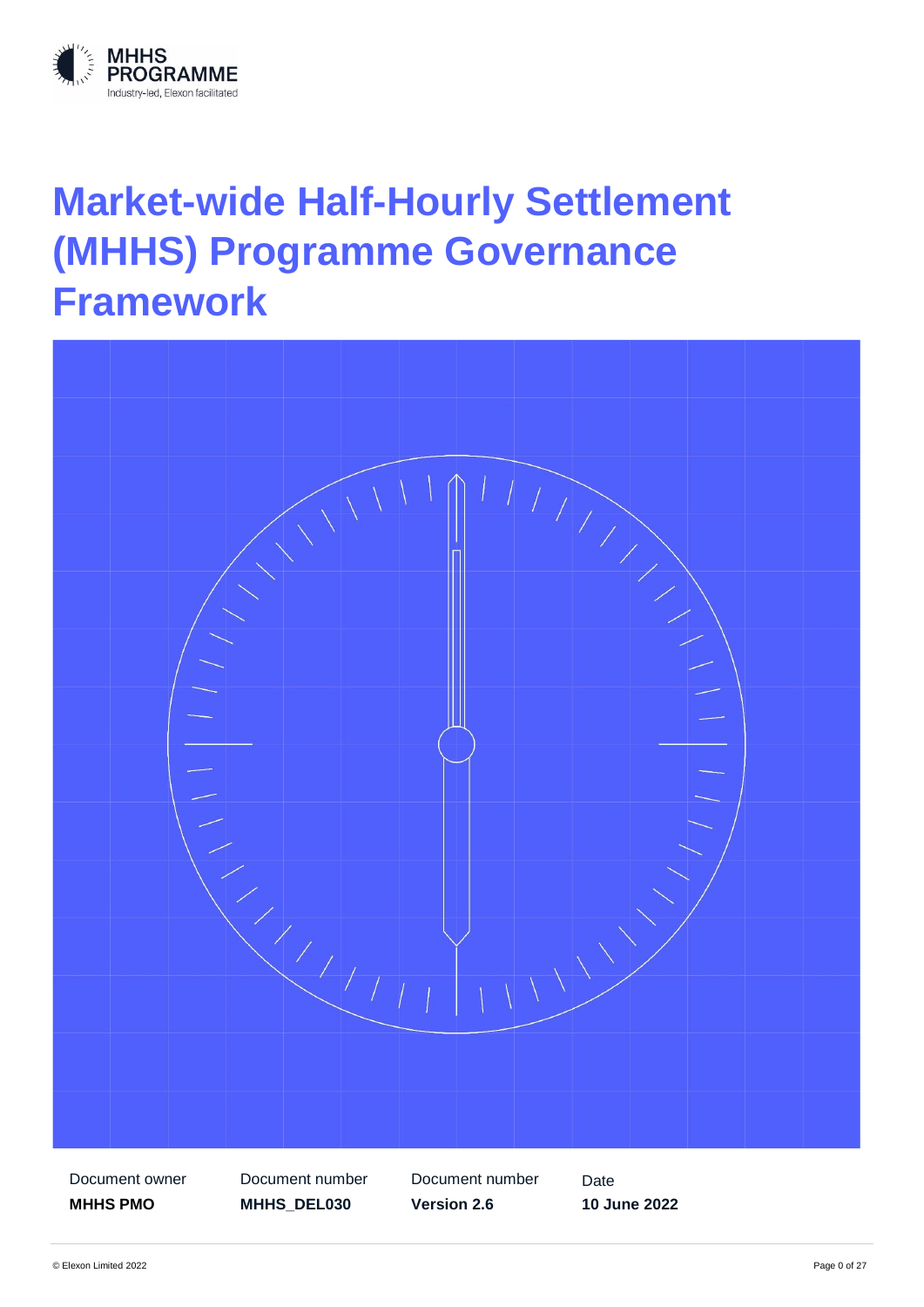# <span id="page-1-0"></span>**1 Contents**

| 1                       | <b>Contents</b>                                                             | $\mathbf 1$    |
|-------------------------|-----------------------------------------------------------------------------|----------------|
| $\mathbf{2}$            | <b>Change Record</b>                                                        | $\overline{2}$ |
| 3                       | Market-Wide Half-Hourly Settlement - Programme Governance                   | $\mathbf{3}$   |
| 3.1                     | Scope and Approach                                                          | 3              |
| 3.2                     | <b>Objectives and Assumptions</b>                                           | 3              |
| 3.3                     | Summary of High-Level Governance                                            | 3              |
| 3.4                     | Programme Governance                                                        | 4              |
| 3.5                     | <b>Governance Structure</b>                                                 | 4              |
| 3.6                     | <b>Programme Decision Making</b>                                            | 4              |
| 3.7                     | <b>Escalations</b>                                                          | 4              |
| 3.8                     | <b>Membership Principles</b>                                                | 5              |
| 3.9                     | <b>Generic Roles and Responsibilities</b>                                   | 5              |
| 3.10                    | Roles and Responsibilities For Constituent Representatives                  | 5              |
| 3.11                    | Generic Meeting Practices and Frequency                                     | 6              |
| 3.12                    | Initial Programme Governance Group Summary Table                            | $\overline{7}$ |
| 4                       | Programme Principles for MHHS Programme Party Cooperation and Collaboration | 8              |
| 4.1                     | MHHS Programme Parties and the MHHS Programme                               | 8              |
| 4.2                     | Central Parties and the MHHS Programme                                      | 9              |
| 5                       | Programme Steering Group (PSG) Terms of Reference (Level 2)                 | 10             |
| 5.1                     | <b>PSG Role</b>                                                             | 10             |
| 5.2                     | <b>PSG Objectives</b>                                                       | 10             |
| 5.3                     | Membership                                                                  | 10             |
| 5.4                     | Purpose and Duties of MHHS Programme Steering Group                         | 11             |
| 5.5                     | PSG Scope, Deliverables, Roles and Responsibilities                         | 11             |
| 5.6                     | <b>Decision Making</b>                                                      | 11             |
| 6                       | Implementation Advisory Group (IAG) Terms of Reference (Level 3)            | 12             |
| 6.1                     | <b>IAG Role</b>                                                             | 12             |
| 6.2                     | <b>IAG Objectives</b>                                                       | 12             |
| 6.3                     | Membership                                                                  | 12             |
| 6.4                     | Purpose and Duties of MHHS Implementation Advisory Group                    | 13             |
| 6.5                     | IAG Scope, Deliverables, Roles and Responsibilities                         | 13             |
| 6.6                     | <b>Decision Making</b>                                                      | 13             |
| $\overline{\mathbf{r}}$ | Design Advisory Group (DAG) Terms of Reference (Level 3)                    | 15             |
| 7.1                     | <b>DAG Role</b>                                                             | 15             |
| 7.2                     | <b>DAG Objectives</b>                                                       | 15             |
| 7.3                     | Membership                                                                  | 15             |
| 7.4                     | Purpose and Duties of MHHS Design Advisory Group                            | 16             |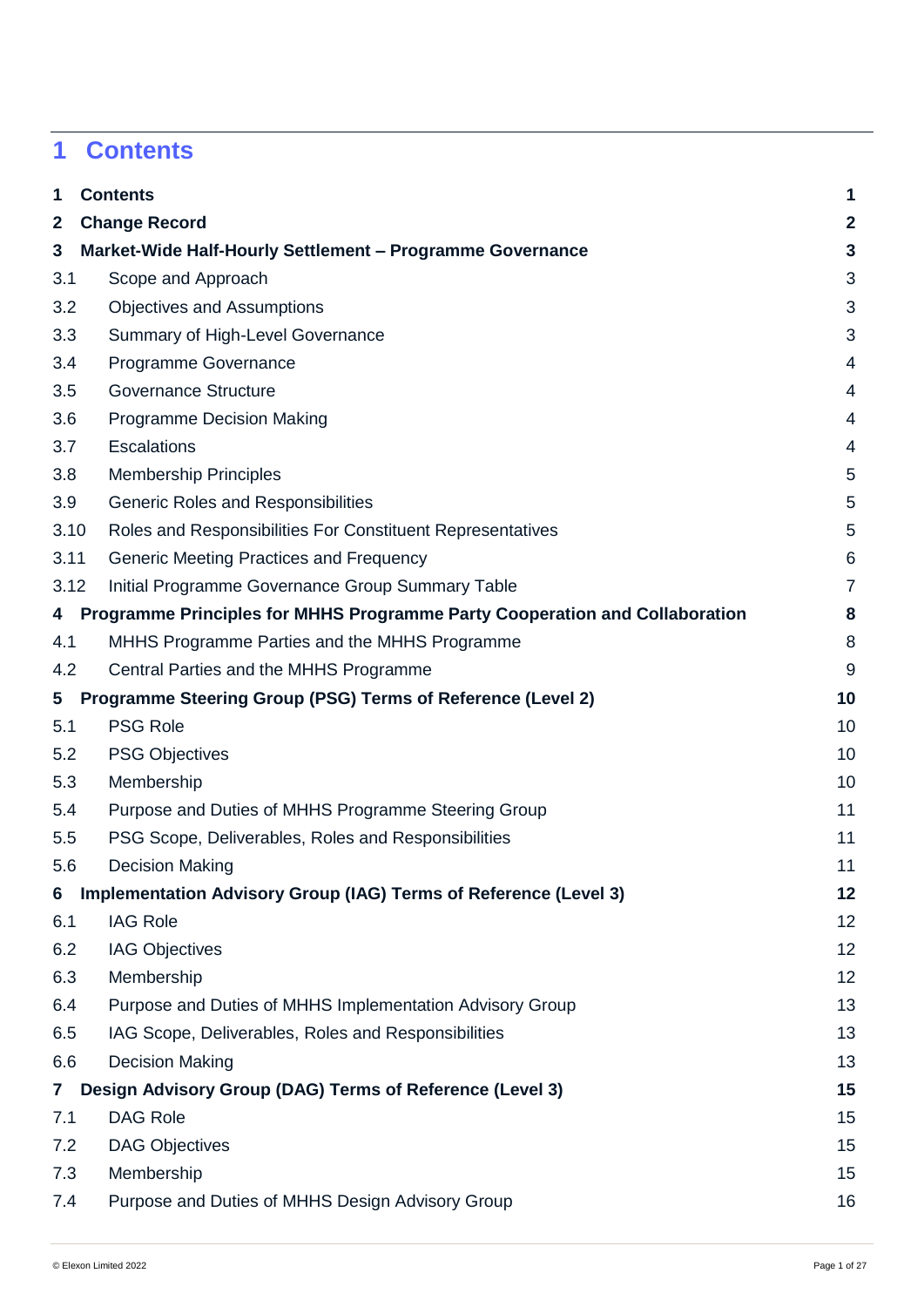| 7.5  | DAG Scope, Deliverables, Roles and Responsibilities                         | 16 |
|------|-----------------------------------------------------------------------------|----|
| 7.6  | <b>Decision Making</b>                                                      | 16 |
| 7.7  | Design Working Groups (Level 4)                                             | 17 |
| 8    | <b>Cross Code Advisory Group (CCAG) Terms of Reference (Level 3)</b>        | 18 |
| 8.1  | <b>CCAG Role</b>                                                            | 18 |
| 8.2  | <b>CCAG Objectives</b>                                                      | 18 |
| 8.3  | Membership                                                                  | 18 |
| 8.4  | Purpose and Duties of Cross-Code Advisory Group                             | 19 |
| 8.5  | CCAG Scope, Deliverables, Roles and Responsibilities                        | 19 |
| 8.6  | <b>Decision Making</b>                                                      | 19 |
| 8.7  | Cross Code Working Group(s) (Level 4)                                       | 20 |
| 9    | <b>Testing Advisory Group (TAG) Terms of Reference (Level 3)</b>            | 21 |
| 9.1  | TAG Role & Responsibilities                                                 | 21 |
| 9.2  | <b>TAG Objectives</b>                                                       | 21 |
| 9.3  | Membership                                                                  | 21 |
| 9.4  | TAG Member Roles and Responsibilities                                       | 22 |
| 9.5  | <b>Decision Making</b>                                                      | 22 |
| 9.6  | <b>Testing Working Groups (Level 4)</b>                                     | 23 |
|      | 10 Testing and Migration Advisory Group (TMAG) Terms of Reference (Level 3) | 24 |
| 10.1 | <b>TMAG Role &amp; Responsibilities</b>                                     | 24 |
| 10.2 | <b>TMAG Objectives</b>                                                      | 24 |
| 10.3 | Membership                                                                  | 24 |
| 10.4 | <b>TMAG Member Roles and Responsibilities</b>                               | 25 |
| 10.5 | <b>Decision Making</b>                                                      | 25 |
| 10.6 | Testing and Migration Working Groups (Level 4)                              | 26 |
|      | 11 Change Control High-Level Principles                                     | 27 |
| 11.1 | <b>Change Control Process Diagram</b>                                       | 27 |
| 11.2 | Proposed High-Level Change Control Process                                  | 27 |

# <span id="page-2-0"></span>**2 Change Record**

| Date       | Author                  | Version | <b>Change Detail</b>                         |
|------------|-------------------------|---------|----------------------------------------------|
| 15/07/2021 | Andrew Margan           | 0.1     | Draft version for review                     |
| 21/07/2021 | Andrew Margan           | 0.2     | Amended following internal review            |
| 22/07/2021 | Andrew Margan           | 0.3     | Amended internal draft                       |
| 29/07/2021 | Andrew Margan           | 1.0     | Final draft                                  |
| 25/08/2021 | Andrew Margan           | 1.1     | Updated to better reflect Ofgem Framework    |
| 02/12/2021 | Andrew Margan           | 2.0     | Approval of ToR (PSG, DAG and CCAG)          |
| 10/01/2022 | Andrew Margan           | 2.1     | Updated footer & to reflect correct branding |
| 12/02/2022 | Jason Brogden           | 2.2     | Updated from PSG decisions 2/2/2022          |
| 22/02/2022 | Jason Brogden           | 2.3     | Updated from SRO feedback                    |
| 24/02/2022 | Jason Brogden           | 2.4     | Updated from early PSG feedback              |
| 24/05/2022 | <b>Martin Cranfield</b> | 2.5     | Updated with CR004, CR005 and CR006          |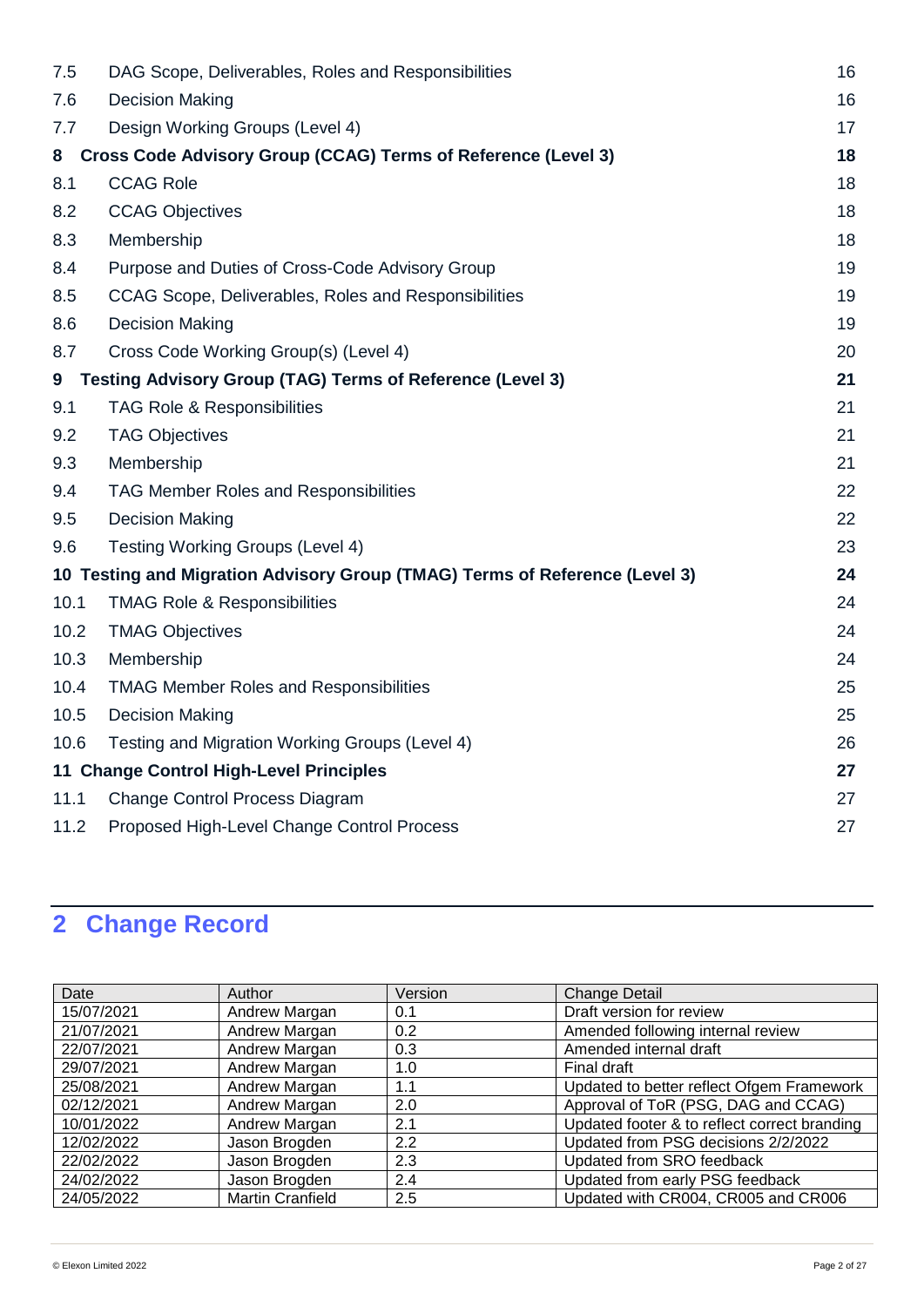| 10/06/2022 | <b>Martin Cranfield</b> | 2.6 | Updated with CR008 (RECCo               |
|------------|-------------------------|-----|-----------------------------------------|
|            |                         |     | representation at Level 2 and 3 groups) |

### <span id="page-3-0"></span>**3 Market-Wide Half-Hourly Settlement – Programme Governance**

### <span id="page-3-1"></span>**3.1 Scope and Approach**

This paper sets out the MHHS Programme governance structure that can be easily understood and be further developed by MHHS Programme Participants. The paper provides greater clarity of the roles and responsibilities of each governance group, how the groups will interact with each other, and how decisions, communications and escalations will occur. This framework has been taken to PSG (Level 2) for their discussion, amendment and sign off.

### <span id="page-3-2"></span>**3.2 Objectives and Assumptions**

The programme objectives and the governance structure should:

- a) Be delivery focused;
- b) Secure trust and buy-in across all Programme Participants;
- c) Be industry-led;
- d) Be efficient and streamlined (including supporting rapid decision-making and ensuring parties have access to the necessary capacity/capabilities to fulfil their roles);
- e) Enable objectives and benefits of the MHHS programme to be delivered; and
- f) Be clear, transparent and appropriate for different requirements of the programme, e.g. licence obligations, programme management, programme management budget, and change process.

Ofgem has confirmed that Elexon will be obligated under the BSC to act as the Senior Responsible Owner (SRO) and MHHS Implementation Manager (IM). Ofgem's role is Programme Sponsor. Ofgem has consulted on its proposed Sponsor role, and has set out and consulted on proposed thresholds for Ofgem intervention or decision. These include a material impact to the MHHS Target Operating Model, material impacts to Programme cost and benefits (£5m per a single decision or £20m for a cumulative decision), and/or a material impact to consumers or competition<sup>1</sup>. Ofgem and the programme are supported by an Independent Programme Assurance (IPA) provider which will have a wide-ranging assurance remit across programme delivery. Elexon's Board will ensure MHHS Programme separation (alongside the IPA) andmanage the BSCCo Business Plan (budget process), as per their obligation.

An overarching Programme governance structure has been directed by Ofgem in autumn 2021 through their Significant Code Review (SCR) powers. Ofgem's direction places programme governance arrangements through the BSC. The BSC Programme documents, including the governance arrangements, can be changed after Ofgem direction through the Programme change process. This document is subject to MHHS Programme Participant change via the Change Control Process.

### <span id="page-3-3"></span>**3.3 Summary of High-Level Governance**

An industry-led model will ensure the decision-making between the SRO, MHHS Implementation Manager (MHHS IM) and Programme Participants is appropriately balanced, to ensure that the SRO is empowered to make decisions on behalf of the industry, but is accountable to, and has engaged and consulted with the Programme Participants. The objective is that all parties will have access to the correct and relevant Programme information, and they all have an opportunity to participate and influence the Programme decision-making, without unnecessarily delaying the programme. All programme decisions need to be communicated in a clear and timely manner by the MHHS IM.

The MHHS Programme governance structure should be designed so that decisions are made at the most appropriate level with Programme Participants through consensus and well-defined thresholds and limits, as opposed to escalating all decisions to the PSG. Decisions that cannot be resolved at the lower level, can be escalated to the decision-making group above. The IPA will have a role in providing assurance that the Programme's or SRO's decision-making is in line with the agreed process.

l

<sup>1</sup> BSC MHHS Obligations are set out in BSC Section C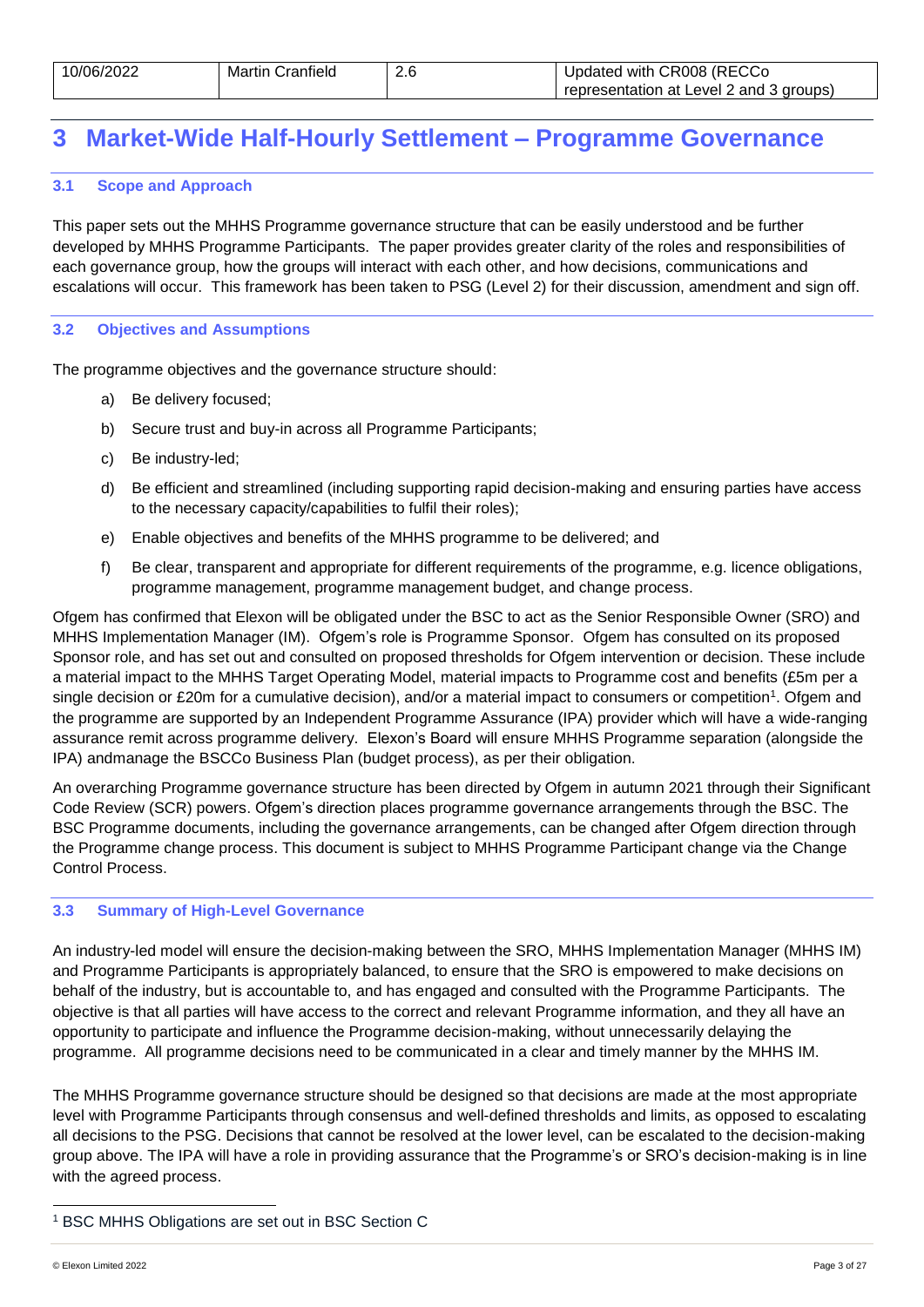### <span id="page-4-0"></span>**3.4 Programme Governance**

The objective of the governance framework structure is:

- a) The Programme is set up for success from the start;
- b) All Programme parties are appropriately communicated with and have an opportunity to input into the programme and the decision-making process;
- c) The Programme is empowered to make programme decisions; and
- d) Programme decisions will be made at the most appropriate level, through consensus.

### <span id="page-4-1"></span>**3.5 Governance Structure**



**Note; Need to differentiate between Governing Bodies and operational roles, hence why PMO, PPC, SI etc not mentioned above Note: Group names are intentionally left blank and are to be populated post industry consultation** 

### <span id="page-4-2"></span>**3.6 Programme Decision Making**

The proposed governance structure has four levels of decision-making. Decision-making can be delegated from the parent group to the child group below. Responsibilities and accountabilities sit with the SRO, unless a decision meets Ofgem's threshold criteria<sup>2</sup>. In the case of a decision meeting the threshold, Ofgem will direct the SRO to implement its decision. Below the Ofgem thresholds, the PSG will make Programme decisions through consensus. Where consensus cannot be reached the SRO will make the Programme decision based on the various views of the PSG and taking into account any advice from the IPA. The PSG should delegate decision-making to a Level 3 group when appropriate to do so. Advisory Group decisions will be by consensus and if consensus cannot be reached the Chair will make an informed decision based on the various views of the constituency representatives. The Level 3 groups can delegate decision-making, tasks and actions to a Level 4 group. Where consensus cannot be reached at a group, a decision can be escalated to the group above. Level 4 groups will be more detailed working groups and/or technical sub-groups.

### <span id="page-4-3"></span>**3.7 Escalations**

l

<sup>&</sup>lt;sup>2</sup> MHHS - [Governance Framework Marked Against Consultation published version 11 August 2021 \(mhhsprogramme](https://mhhsprogramme-production-cdn.s3.eu-west-2.amazonaws.com/wp-content/uploads/2021/11/03135727/MHHS-Governance-Framework-1-November-2021.pdf)[production-cdn.s3.eu-west-2.amazonaws.com\)](https://mhhsprogramme-production-cdn.s3.eu-west-2.amazonaws.com/wp-content/uploads/2021/11/03135727/MHHS-Governance-Framework-1-November-2021.pdf)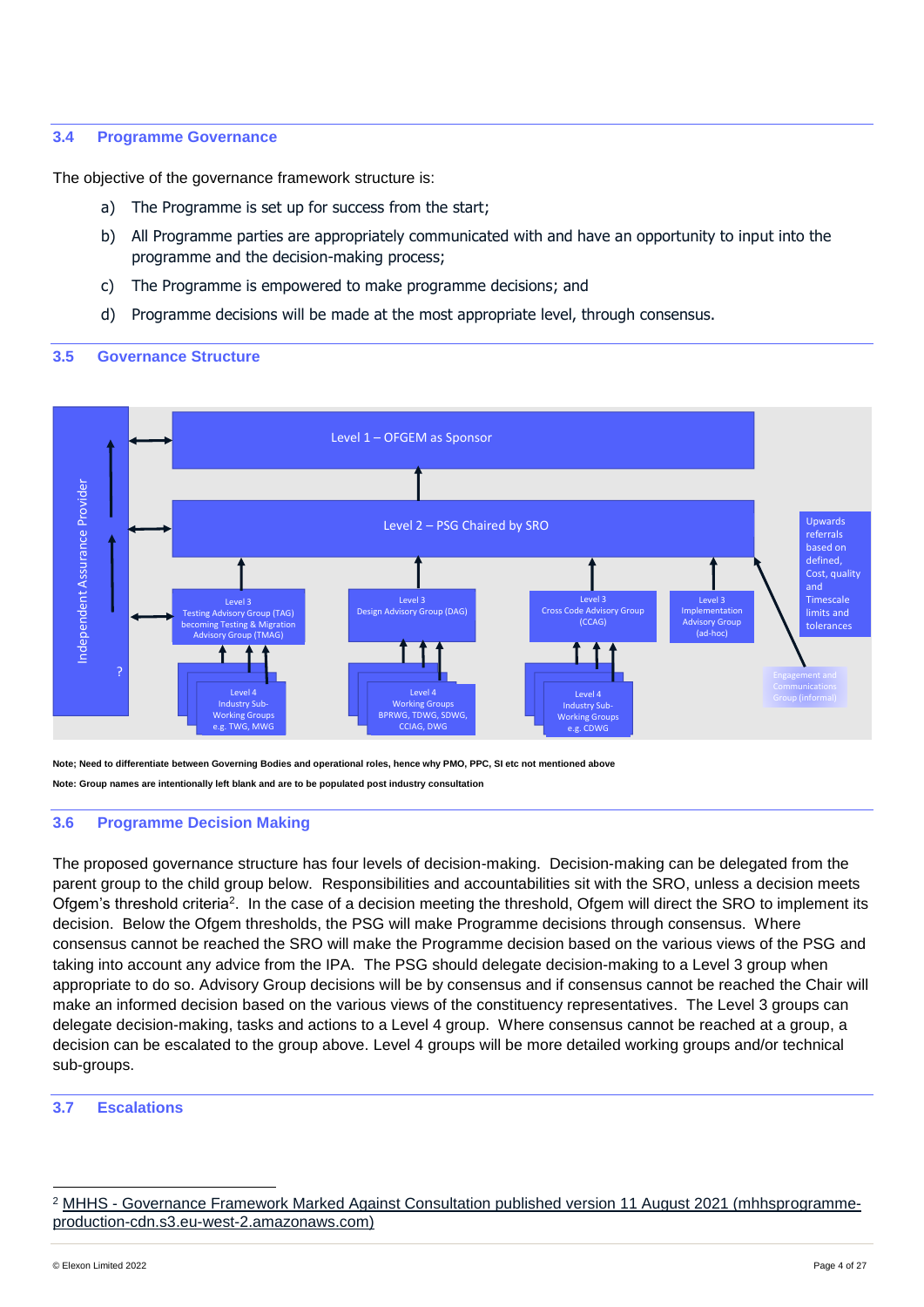Lower-level groups can escalate concerns to the group above. The MHHS Implementation Manager PMO function should support this activity or parties can escalate concerns to their Programme Representative, who is a member of the relevant group or to the SRO. If the decision area is above the Ofgem thresholds, the SRO or IPA can escalate these to Ofgem. If an individual party wishes to escalate an issue to Ofgem, because they feel it meets the thresholds, they should escalate this via the IPA. Ofgem will take advice from the IPA and other parties as appropriate in reaching their escalation decision. The IPA will communicate the Ofgem escalation decision to the SRO and PSG. The SRO will instruct the PMO to communicate the escalation decision to programme participants.

### <span id="page-5-0"></span>**3.8 Membership Principles**

Level 2 and Level 3 groups will have a representative structure that ensures that all categories of MHHS Participants have a constituency representative. Members of these groups, and attendees at the meetings of these groups are nominated constituency representatives only, unless invited by the Chair. Constituency representatives are expected to attend all meetings, although they can nominate alternates if they cannot attend for exceptional circumstances (e.g. leave, illness etc). Constituency representatives are expected to consult with their constituencies in a timely manner ahead of Level 2 and Level 3 group meetings to ensure that they can represent the full range of views within their constituency.

Level 2 membership should be a mix of senior delivery and senior programme governance experts who are empowered by their constituency groups to make Programme decisions on behalf of their constituency.

Level 3 membership will depend on the group's terms of reference and the representatives should be senior experts in their field and be empowered to make Programme decisions by their constituents.

Level 4 membership will depend on the work group subject and meeting requirements, but these meetings should be open to all interested parties, unless specific terms of reference don't allow open membership. For example, Security may be a closed group. Terms of reference for all initial Level 2 and Level 3 groups are set out for consultation in this document and approved at the relevant Level 2 and Level 3 meetings. Terms of Reference and the membership for all other groups will be consulted on, ahead of the groups being established.

The constituency representative nominations and the nominations and potential elections process have been established to support the nomination process and if required, how to run an election process.

### <span id="page-5-1"></span>**3.9 Generic Roles and Responsibilities**

The Chair for all meetings will be provided by the SRO or someone delegated by the SRO from within the MHHS Implementation Manager function. Secretariat will be provided by the MHHS Implementation Manager Lead Delivery Partner PMO Function.

- a) The Secretariat will maintain and communicate up to date meeting documentation.
- b) The Secretariat will manage and report on meeting arrangements against Programme milestones.
- c) The Secretariat will maintain up to date RAID and action logs.
- d) The Secretariat will provide all meeting management services and deliver all regular and ad hoc meetings.

### <span id="page-5-2"></span>**3.10 Roles and Responsibilities for Constituent Representatives**

It is important for the Programme to set out the expectations for the role and responsibilities of the constituent representatives at the Level 2 and Level 3 meetings. Constituent representatives will:

- a) Provide group meeting input to deliver against the scope and objectives of the groups and the Programme
- b) Gather the view of constituency members in advance of meetings and represent these constituent member views in any meeting items, approvals and decisions, including consensus views, majority views and minority views
- c) Provide a constituent perspective to discussions in meetings
- d) Take actions from meetings and collate information from constituent members or direct constituent members to provide information directly to the Programme to support actions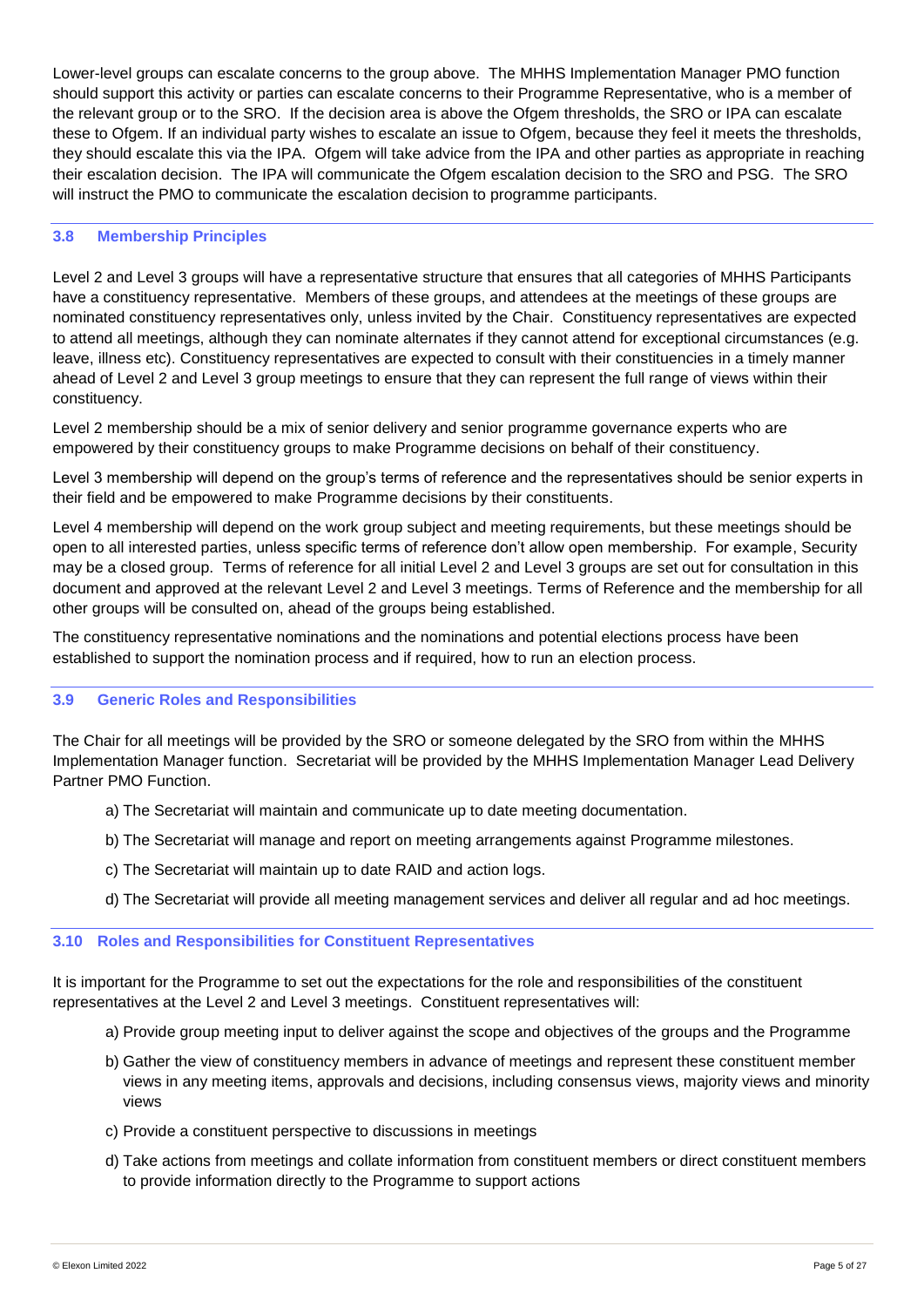e) Facilitate engagement between constituent members and the Programme and central parties, ensuring that issues and concerns are clearly communicated

The Programme Party Coordinator (PPC) will engage directly with Programme Parties to support the Change Management Strategy.

### <span id="page-6-0"></span>**3.11 Generic Meeting Practices and Frequency**

Each group will meet approximately every month or more frequently as required. The meeting frequency will be reviewed by the Chair.

The role of the Chair is to facilitate discussion across the group, to enable challenge and to ensure decisions and recommendations are made, or issues escalated.

Members are responsible for driving forward their own contributions to the Programme and are expected to support decision making.

The Secretariat will be provided through the PMO function. The PMO will provide agendas and meeting papers at least 5 working days in advance of each meeting and will provide two meeting outputs: a headline report within one working day of each meeting; and full minutes, actions and decisions within five working days of each meeting.

Meeting attendees that would like to request amendments to minutes or actions should submit to the PMO at least five working days in advance of the following month's meeting. Amendment requests will be reviewed by the Programme and updated as required, with amended minutes and actions issued alongside the relevant month's meeting papers.

Programme consultation timelines are likely to be set by each group at the time of issuing the consultation/information request.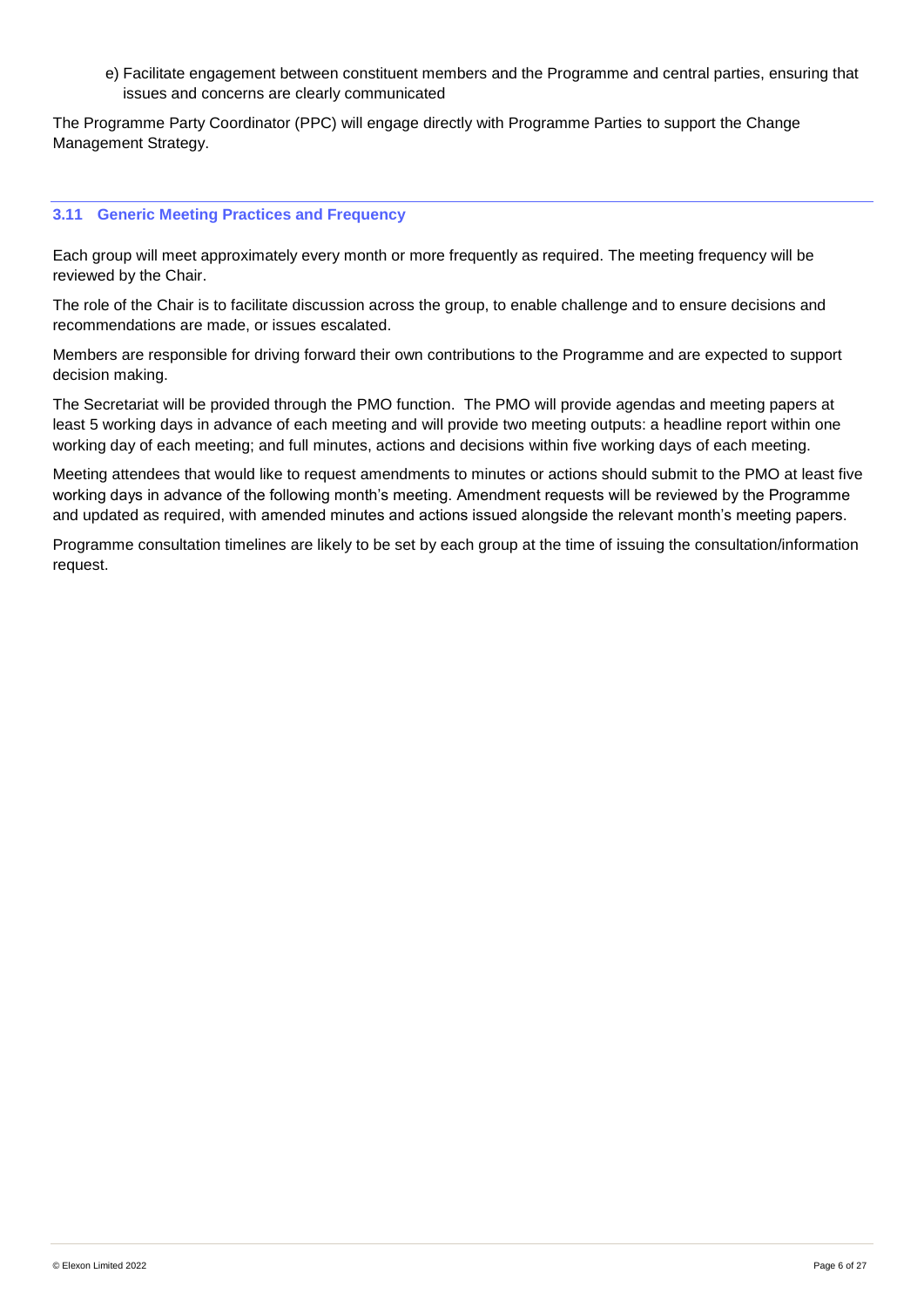### <span id="page-7-0"></span>**3.12 Initial Programme Governance Group Summary Table**

| <b>Group Name</b>                                                        | Role                                               | Level | <b>Membership</b>                                  | <b>Attendees</b>                                             |
|--------------------------------------------------------------------------|----------------------------------------------------|-------|----------------------------------------------------|--------------------------------------------------------------|
| Programme Steering Group (PSG)                                           | Primary programme decision<br>making body          | 2     | Constituency<br>representatives                    | Senior level delivery &<br>governance experts                |
| <b>Implementation Advisory Group</b><br>(IAG)                            | Primary owner of<br>programme implementation       | 3     | Constituency<br>representatives                    | Senior level programme experts                               |
| Design Advisory Group (DAG)                                              | Primary owner for the end-<br>to-end design output | 3     | Constituency<br>representatives                    | Senior design experts                                        |
| Cross-Code Advisory Group<br>(CCAG)                                      | Primary owner for ensuring<br>cross code change    | 3     | Constituency<br>representatives and<br>Code Bodies | Senior regulatory experts and<br>Code Body senior management |
| Testing Advisory Group (TAG)                                             | Primary Owner for testing<br>output                | 3     | Constituency<br>representatives                    | Industry testing experts                                     |
| Testing and Migration Advisory<br>Group (TMAG)                           | Primary Owner for testing<br>and migration output  | 3     | Constituency<br>representatives                    | Industry testing and migration<br>experts                    |
| Migration Advisory Group (MAG)                                           | Primary Owner for migration<br>output              | 3     | Constituency<br>representatives                    | Industry migration experts                                   |
| BPRWG, TDWG, CCIAG, DWG,<br>TWG, MWG, CDWG (and likely<br>future groups) | Development Workgroups<br>and subgroups            | 4     | All programme parties                              | Dependent on subject                                         |
| Security Design Working Group                                            | Development Workgroup                              | 4     | Security representatives                           | System security experts                                      |

There are three Level 3 groups shown above for testing and migration activities. The TAG was convened in January 2022. This became the TMAG and includes migration activities from March 2022. Subject to TMAG approval it will then separate into separate TAG and MAG groups (likely Q1/Q2 2023), 18 months before migration starts. TMAG will continuously review the TMAG scale and scope of work and if it is more efficient, the groups will be split earlier. The original Terms of Reference for the TAG are retained in the Governance Framework for review when the TMAG and MAG are separated in future.

The governance structure includes an informal Engagement and Communications Group which is a voluntary group for stakeholders to provide input and ongoing support to the Programme stakeholder engagement and communications strategies and methods. It was agreed in the February 2022 PSG to review whether this group should be convened in May 2022. This group would not be part of the Governance structure. It sits outside the structure and remains an informal group.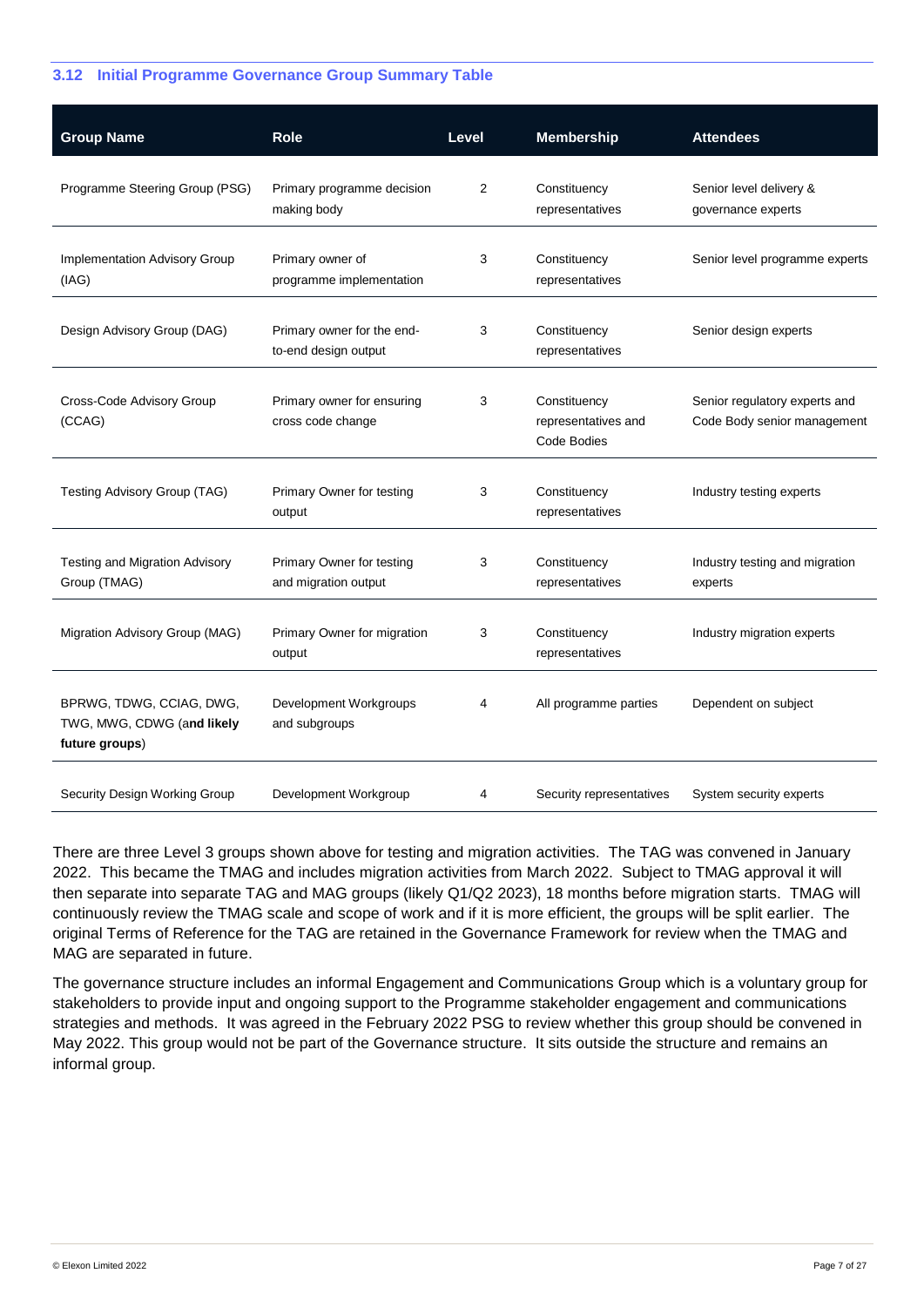### <span id="page-8-0"></span>**4 Programme Principles for MHHS Programme Party Cooperation and Collaboration**

The following Cooperation Principles have been agreed through the Programme Steering Group via the Programme Change Control process. The objectives of these principles are to:

- 1) Set the principles of efficient interaction and cooperation for all MHHS Programme Parties and ensure they are fair, appropriate and proportionate
- 2) Set some additional commitments for the MHHS Programme and Central Parties to help:
	- a) cooperation work optimally between them
	- b) ensure that all MHHS Programme Parties are treated equitably, as the MHHS Programme and Central Parties are likely to be the organisations that Programme Parties approach for information and advice

The principles mitigate the following risks:

- 1) Inefficient or unclear ways of working for MHHS Programme Parties with the MHHS Programme and between each other
- 2) Actions of MHHS Participants to deliver their own BSC objectives to the detriment of others or the MHHS Programme as a whole
- 3) Inequitable treatment of MHHS Programme Parties with access/information given to some that has not been made available to others (e.g. if some are more proactive)

### <span id="page-8-1"></span>4.1 **MHHS Programme Parties and the MHHS Programme**

**The following principles will apply to all MHHS Programme Parties and the MHHS Programme itself:**

### **Delivery Focus**

- Be delivery-focused in all activities and take responsibility for all relevant delivery activities
- Be familiar with the detailed MHHS Programme plan and deliver activities and outcomes on time to quality
- Act to deliver MHHS objectives collaboratively and not take action that would cause detriment to the programme as a whole
- Be open and proactive in sharing all relevant information to the delivery of the MHHS Programme, including MHHS Programme decision-making
- Follow industry good practice
- Actively participate and use the Programme Governance Framework, particularly for change
- Take reasonable steps to collaborate to resolve issues, mitigate risks and assess change
- Be mindful of programme costs and not take action that might compromise the business case
- Technical content should be accurate and unambiguous, ensuring consistency across the programme

### **Relationship & Trust**

- Respond promptly to reasonable requests for information from each other
- Share information and be transparent unless there are incontrovertible reasons not to do so
- Respect confidentiality and commercial sensitivity of information and introduce no Conflicts of Interest (e.g., DIP procurement)
- Be clear what each party wants from the other(s) and why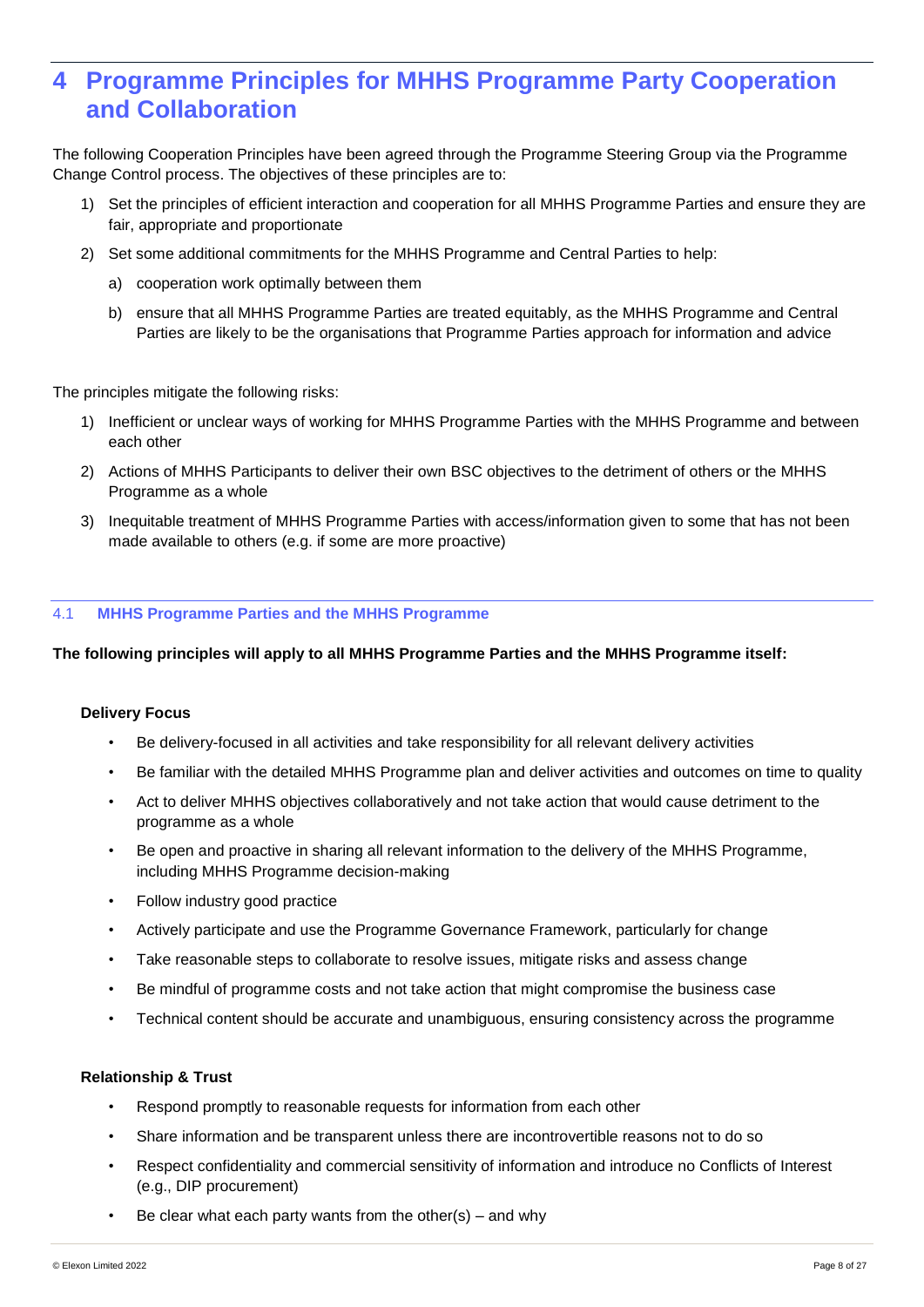• Promote predictability and trust – parties shall enable the building of mutual trust by consistently meeting obligations and expectations and acting reasonably

### **Participation & Proactivity**

- Be proportionate collaborative working should not be overly burdensome and should be proportionate
- Proactively and promptly raise issues and risks when aware of them and provide early warning of material risks and issues and any dependencies
- Ensure appropriately skilled people are attending the appropriate meetings
- Encourage informal feedback, participate in any more formal survey or feedback loop

### **Expected cooperation activities may include the following:**

- Bilateral communications (e.g. conversations, email)
- Participation in meetings
- Exchange of information and data (e.g. email, information/data sharing tools, portal)

### <span id="page-9-0"></span>**4.2 Central Parties and the MHHS Programme**

### **The following principles will apply to Central Parties and the MHHS Programme**

Central Parties and the MHHS Programme should:

- Have open, honest, transparent communication between themselves
- Respond promptly to reasonable requests for information from all MHHS Programme Parties and be transparent unless there is good reason not to share information (e.g. GDPR, commercially sensitive, confidential)
- Not give any MHHS Programme Parties preferential treatment
- Make information provided to MHHS Programme Parties in dialogue open and available to other similar MHHS Programme Parties – do not give preferential access to information
- Not provide sensitive information to MHHS Programme Parties
- Be responsive to change, being proactive in finding new technical and business features
- Prioritise value over cost, focussing on the value of outputs rather than the cost of inputs

The MHHS Programme and Elexon as the Central Systems Provider will observe the rules of business separation at all time.

The MHHS Programme do not expect to proactively manage Central Parties' interactions with MHHS Programme Parties, but the MHHS Programme reserve the right to audit interactions between Central Parties and MHHS Programme Parties where there is reasonable evidence to suggest that the principles above have been compromised.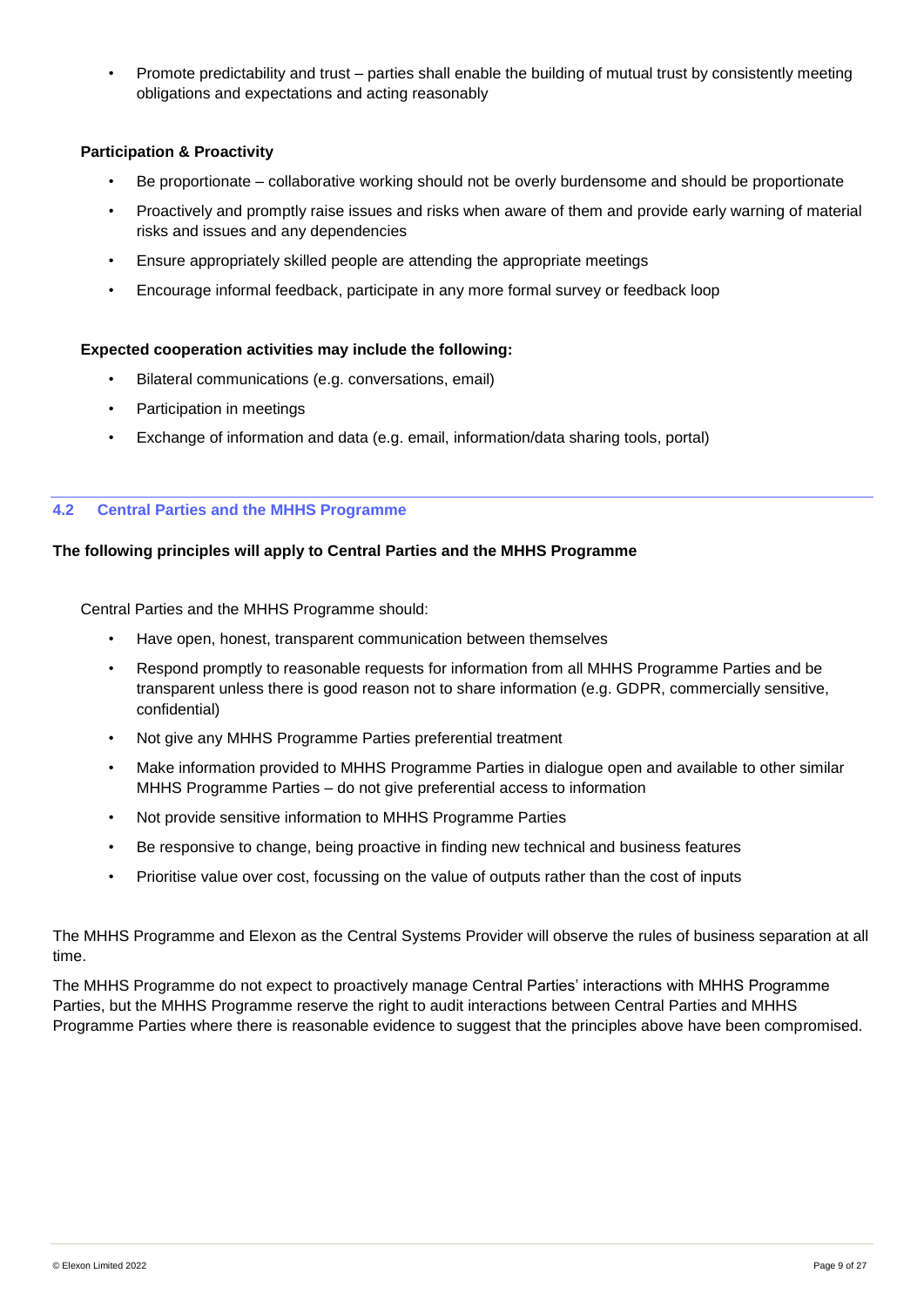## <span id="page-10-0"></span>**5 Programme Steering Group (PSG) Terms of Reference (Level 2)**

The PSG Terms of Reference ("ToR") sets out the role, membership and mode of operation.

### <span id="page-10-1"></span>**5.1 PSG Role**

The PSG role is a senior-level group, where key issues, challenges and Level 1 milestone Programme planning are presented and steering group members make strategic decisions which efficiently drives the MHHS Programme forward, delivers the new TOM and ensures the Programme keeps to plan. The PSG owns delivery of the Programme plan and scope, acting as a Programme Board for effective decision-making and monitoring delivery against time, quality and resource/cost.

### <span id="page-10-2"></span>**5.2 PSG Objectives**

- To be the overarching Programme decision making authority for Market-wide Half-Hourly Settlement, with the SRO making decisions on advice from PSG where they don't meet Ofgem thresholds.
- Ensure the Programme is delivered according to the agreed TOM.
- Ensure the Programme is kept to plan and proactive decisions are made to address any risk of delay, including the review and management of progress reporting and headline RAID.
- Ensure different programme participant perspectives are appropriately represented during decision making.
- Receive escalations from lower Level Working Groups and reach consensus, ensuring the Programme progresses to plan.
- Enable Programme transparency for all impacted constituency groups and stakeholders.
- Delegate decision-making to appropriate lower Level groups.

### <span id="page-10-3"></span>**5.3 Membership**

The PSG Membership is the SRO as Chair, a representative from each programme participant constituency and Ofgem as an observer with the Chair able to invite other attendees if relevant:

- a) SRO Chair
- b) MHHS IM Programme Director
- c) Lead Delivery Partner (LDP) Programme Manager
- d) Lead Delivery Partner Systems Integrator (SI) Manager
- e) Lead Delivery Partner PPC Manager
- f) Other SRO and Lead Delivery Partner representatives who are relevant to agenda items
- g) Independent Programme Assurance (IPA) Manager
- h) Elexon Representative (as central systems provider)
- i) Data Communications Company (DCC) Representative (as smart meter central system provider)
- j) Retail Energy Code Company (RECCo) Representative
- k) Any other provider of a central system required for MHHS implementation (e.g. communications provider)
- l) Large Supplier Representative
- m) Medium Supplier Representative.
- n) Small Supplier Representative
- o) Industrial & Commercial (I&C) Supplier Representative.
- p) Supplier Agent Representative (Independent Supplier Agent)
- q) Supplier Agent Representative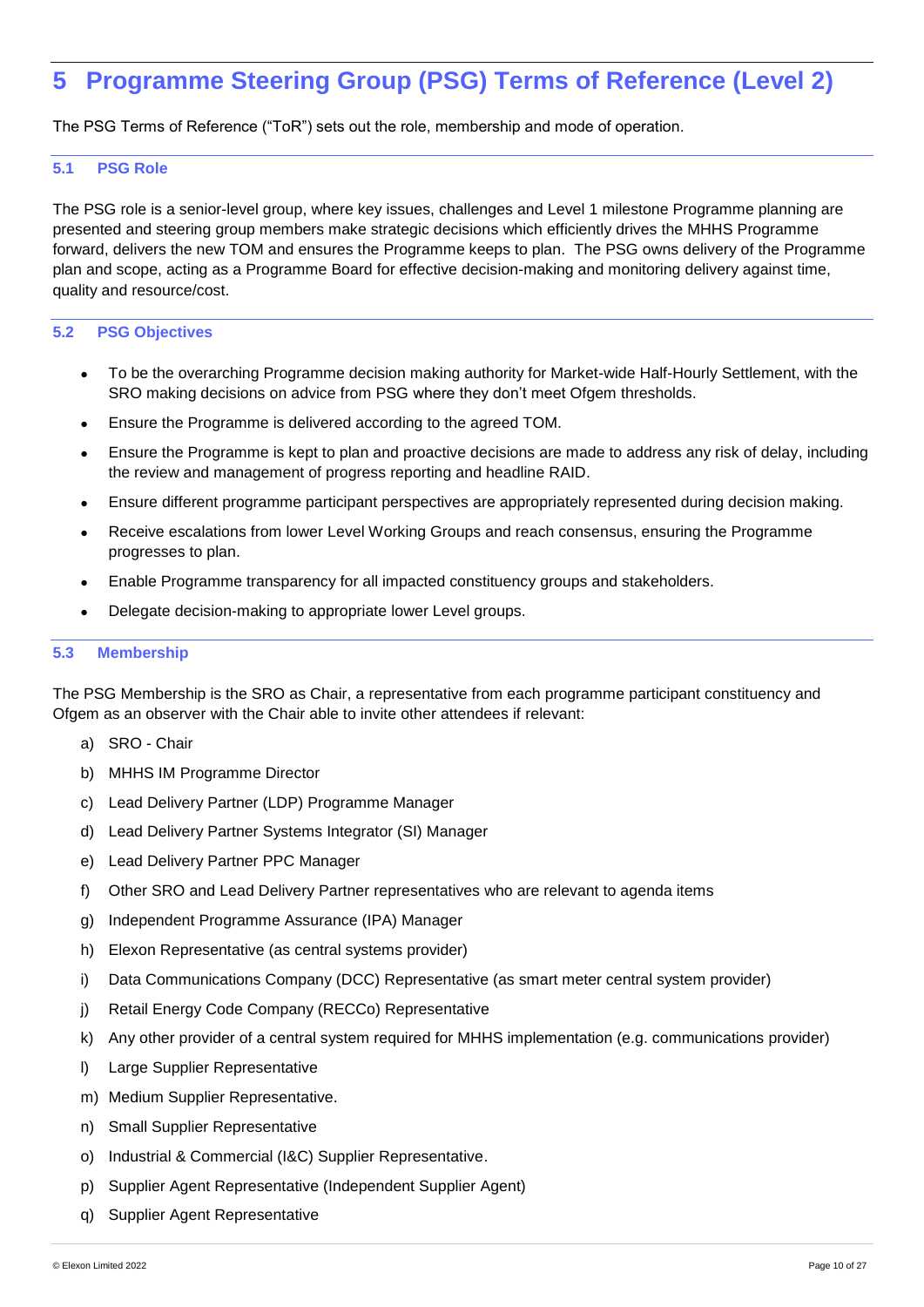- r) Distribution Network Operator (DNO) Representative
- s) Independent Distribution Network Operator (iDNO) Representative
- t) National Grid Electricity System Operator (ESO)
- u) Consumer Representative
- v) Ofgem (Observer)
- w) The PMO will attend to act as meeting secretariat.

### <span id="page-11-0"></span>**5.4 Purpose and Duties of MHHS Programme Steering Group**

PSG's purpose is to be the group that manages and oversees key Programme decisions and approvals, delegates work to other groups and ensures the Programme delivers to plan.

PSG is responsible for taking all high level and escalations decisions, to ensure the programme meets Level 1 timescales.

### <span id="page-11-1"></span>**5.5 PSG Scope, Deliverables, Roles and Responsibilities**

- The SRO (or in exceptional circumstance someone delegated by the SRO) will chair the meetings.
- The PMO will maintain and communicate up to date meeting documentation.
- The PMO will issue a headline report within one working day of the meeting, with full minutes, actions and decisions issued within five working days of the meeting.
- The PMO will manage and report on the delivery of P1 and P2 Programme milestones.
- The PMO will maintain an up to date Programme plan, RAID log and actions log.
- The PMO will provide all meeting management services and deliver all regular and ad hoc meetings. PSG Members (or nominated alternatives) will attend every meeting.
- PSG Members will be fully meeting prepared before the meeting starts.
- PSG Members should be a mix of programme delivery and governance experts.

### <span id="page-11-2"></span>**5.6 Decision-making**

Decisions above the threshold must be referred to Ofgem by the SRO or the IPA.

PSG will have authority to delegate decisions to lower level groups and sub-groups (Level 3 or Level 4) and should seek to do so where appropriate.

The PMO will ensure decisions are based on full transparency and appropriate consultation. PSG decisions will be by consensus and if consensus cannot be reached the Chair will make an informed decision.

Where consensus is not reached, the lower level workgroups should escalate the decision to the group above. If a decision cannot be reached at the decision group level, the SRO will make the decision after considering the varying views expressed, including IPA recommendations, if under the threshold or Ofgem will make the decision if above the threshold.

Where the PSG is presented with recommendations, they have the ability to:

- i) Accept the recommendation the proposal/recommendations are aligned to the TOM and overall objectives.
- ii) Reject the recommendation the proposal/recommendations does not align to the TOM, programme principles or requires further work/clarity.
- iii) Refer the recommendation for additional work or analysis.
- iv) Accept the recommendation, subject to additional work being completed.
- v) Escalate to Ofgem via the IPA when the recommendation meets the threshold for Ofgem.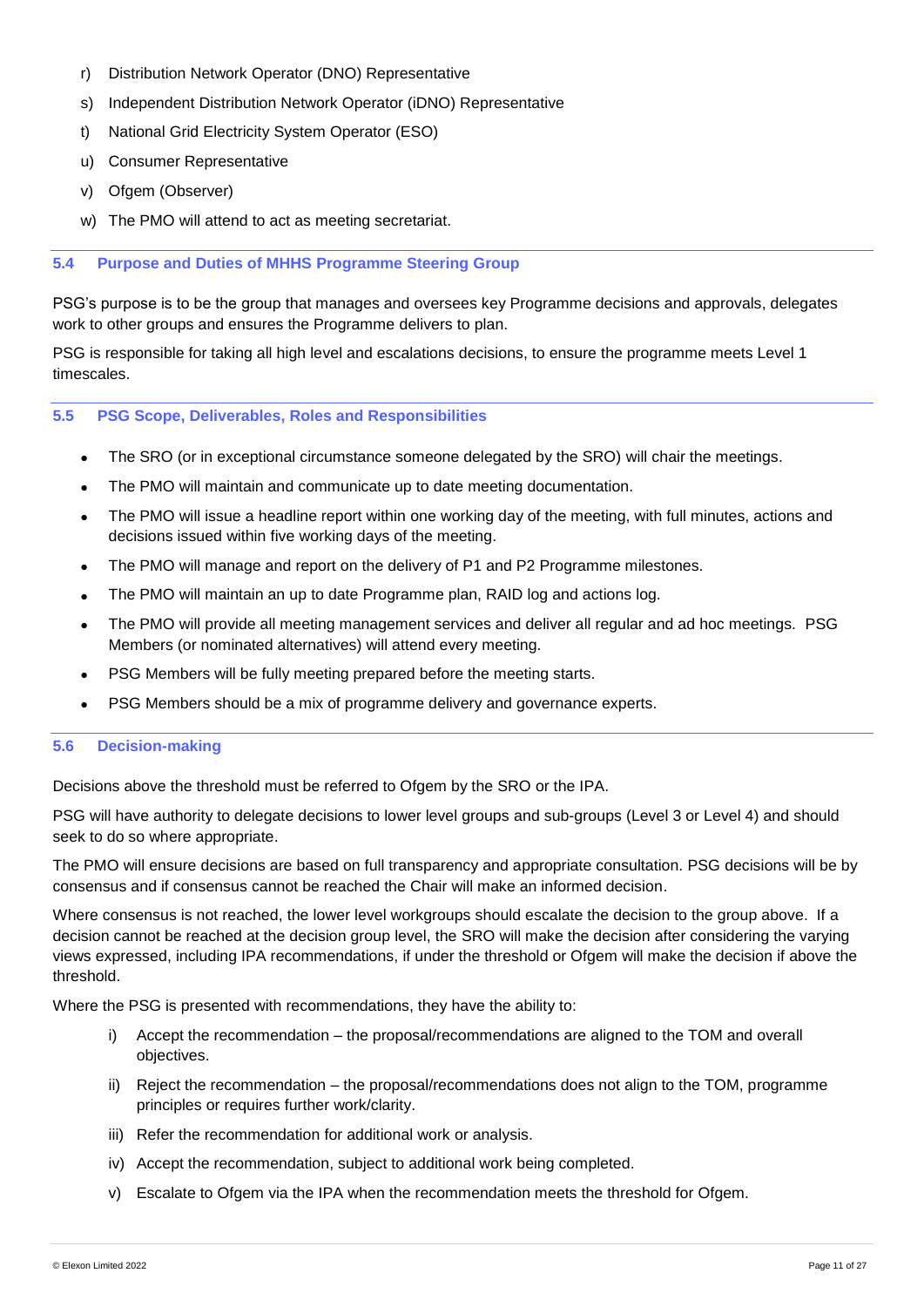### <span id="page-12-0"></span>**6 Implementation Advisory Group (IAG) Terms of Reference (Level 3)**

The IAG Terms of Reference ("ToR") sets out the role, membership and mode of operation.

### <span id="page-12-1"></span>**6.1 IAG Role**

The IAG will be convened on an ad-hoc basis by the PSG where the PSG would like more detailed consideration of the MHHS Programme plan and implementation risks and issues.

### <span id="page-12-2"></span>**6.2 IAG Objectives**

- Review delegated implementation issues and decisions from PSG.
- Ensure different programme participant perspectives are appropriately represented during decision making.
- Enable Programme plan transparency for all impacted constituency groups and stakeholders for issue resolution.
- Delegate appropriate tasks and activities to other groups.
- Receive escalations from other groups if they are convened at Level 4 below IAG and reach consensus on decisions.
- Provide detailed advice to the SRO, PSG and groups if required.

### <span id="page-12-3"></span>**6.3 Membership**

The IAG Membership is the SRO as Chair, programme delivery representative from each programme participant constituency and Ofgem as an observer –

- a) SRO Chair
- b) SRO Programme Director
- c) Lead Delivery Partner (LDP) Programme Manager
- d) Lead Delivery Partner SI Manager
- e) Lead Delivery Partner PPC Manager
- f) Independent Programme Assurance (IPA) Manager
- g) Elexon Representative (as central systems provider)
- h) DCC Representative (as smart meter central system provider)
- i) RECCo Representative
- j) Any other provider of a central system required for MHHS implementation (e.g. communications provider)
- k) Large Supplier Representative
- l) Medium Supplier Representative
- m) Small Supplier Representative
- n) I&C Supplier Representative
- o) Supplier Agent Representative (Independent Supplier Agent)
- p) Supplier Agent Representative
- q) DNO Representative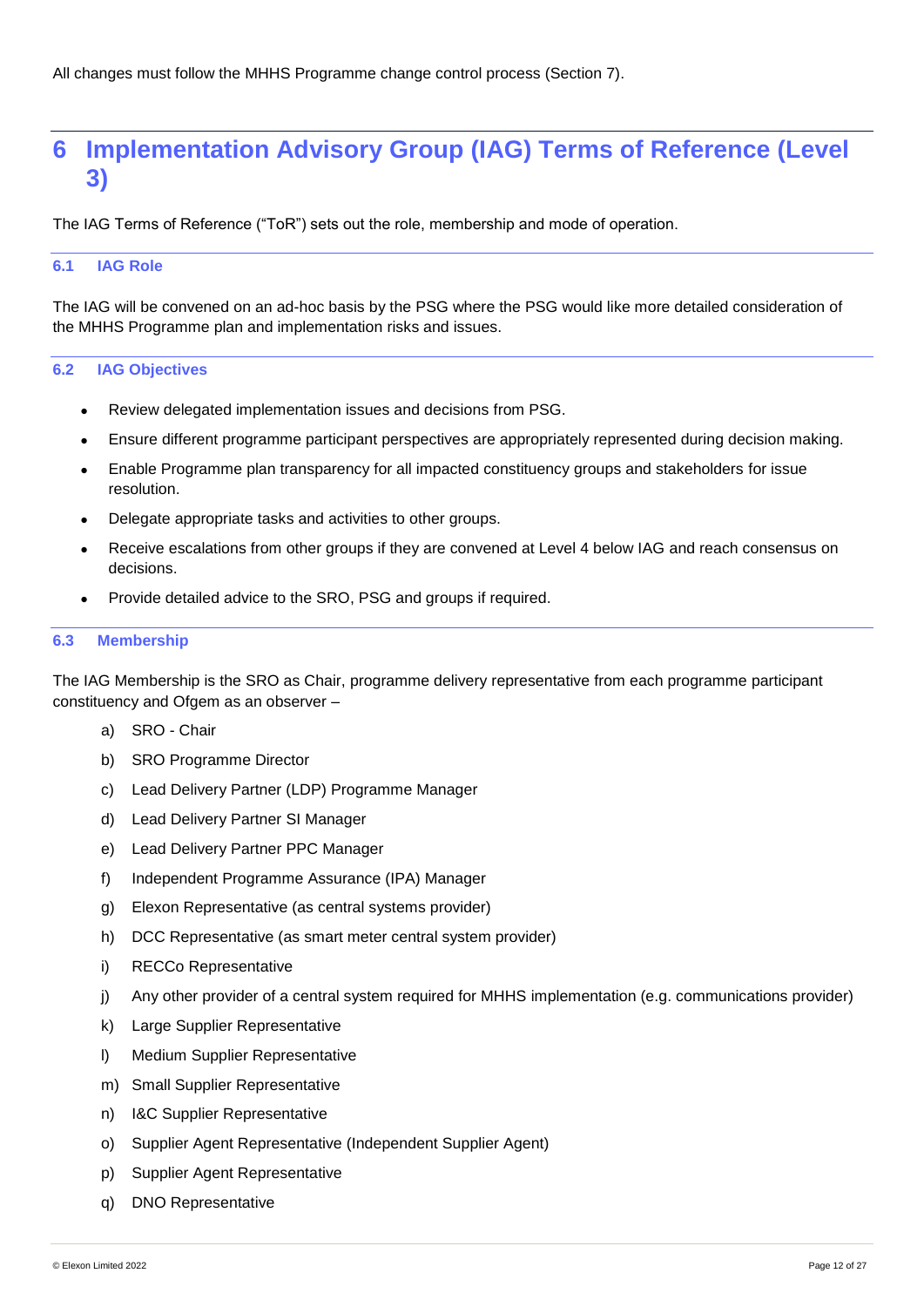- r) iDNO Representative
- s) National Grid ESO
- t) Consumer Representative
- u) Ofgem (Observer, to attend as appropriate)
- v) The PMO will attend to act as meeting secretariat.

### <span id="page-13-0"></span>**6.4 Purpose and Duties of MHHS Implementation Advisory Group**

IAG's purpose is to be the group that considers the MHHS Programme plan and implementation risks and issues where delegated from PSG.

### <span id="page-13-1"></span>**6.5 IAG Scope, Deliverables, Roles and Responsibilities**

- The SRO (or someone delegated by the SRO from within the MHHS Implementation Manager function) will chair the meetings
- The PMO will maintain and communicate up to date meeting documentation.
- The PMO will issue a headline report within one working day of the meeting, with full minutes, actions and decisions issued within five working days of the meeting.
- The PMO will manage and report on the delivery of P1 and P2 Programme milestones where appropriate.
- The PMO will maintain an up to date Programme plan, RAID log and actions log as it might apply to IAG business.
- The PMO will provide all meeting management services and deliver all regular and ad hoc meetings.
- IAG Members (or nominated alternatives) will attend every meeting.
- IAG Members will be fully meeting prepared before the meeting starts.
- IAG Members should be programme delivery experts.

### <span id="page-13-2"></span>**6.6 Decision-making**

The IAG will make Level 3 decisions and Level 2 decisions when delegated from the PSG. (Level 1 decisions will be escalated to Ofgem by the SRO or IPA).

The IAG can delegate decisions to another Level 3 group or a lower level work group.

The IAG will ensure that any decisions are based on full transparency with programme participants and appropriate consultation. IAG decisions will be by consensus and if consensus cannot be reached the Chair will make an informed decision.

Where parties raise significant concerns with an IAG decision, the concern will be resolved by IAG or escalated to the PSG via a constituency representative.

Consultation will be carried out on an ongoing basis. If required the IAG will request information to inform their decisions from other groups, including working groups and sub-groups.

Where the IAG is presented with recommendations from a Working Group(s) they will have the ability to:

- vi) Accept the recommendation the proposal/recommendations are aligned to the TOM and overall objectives.
- vii) Reject the recommendation the proposal/recommendations does not align to the TOM, programme principles or requires further work/clarity.
- viii) Refer the recommendation for additional work or analysis.
- ix) Accept the recommendation, subject to additional work being completed.
- x) Refer to the PSG when the recommendation meets the threshold for Ofgem intervention or DAG cannot reach consensus.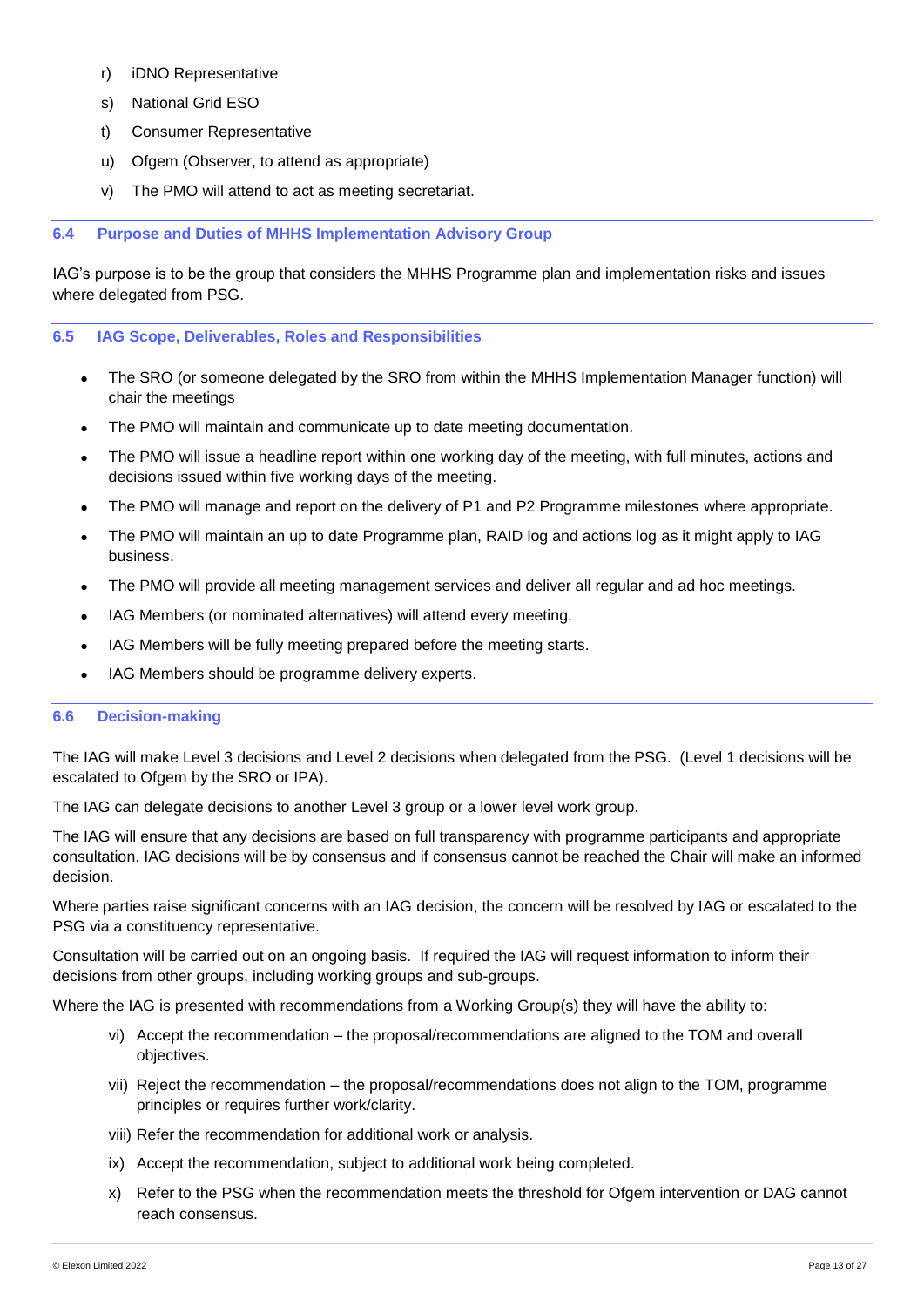Decisions and outputs of the IAG will be published within five working days of the meeting.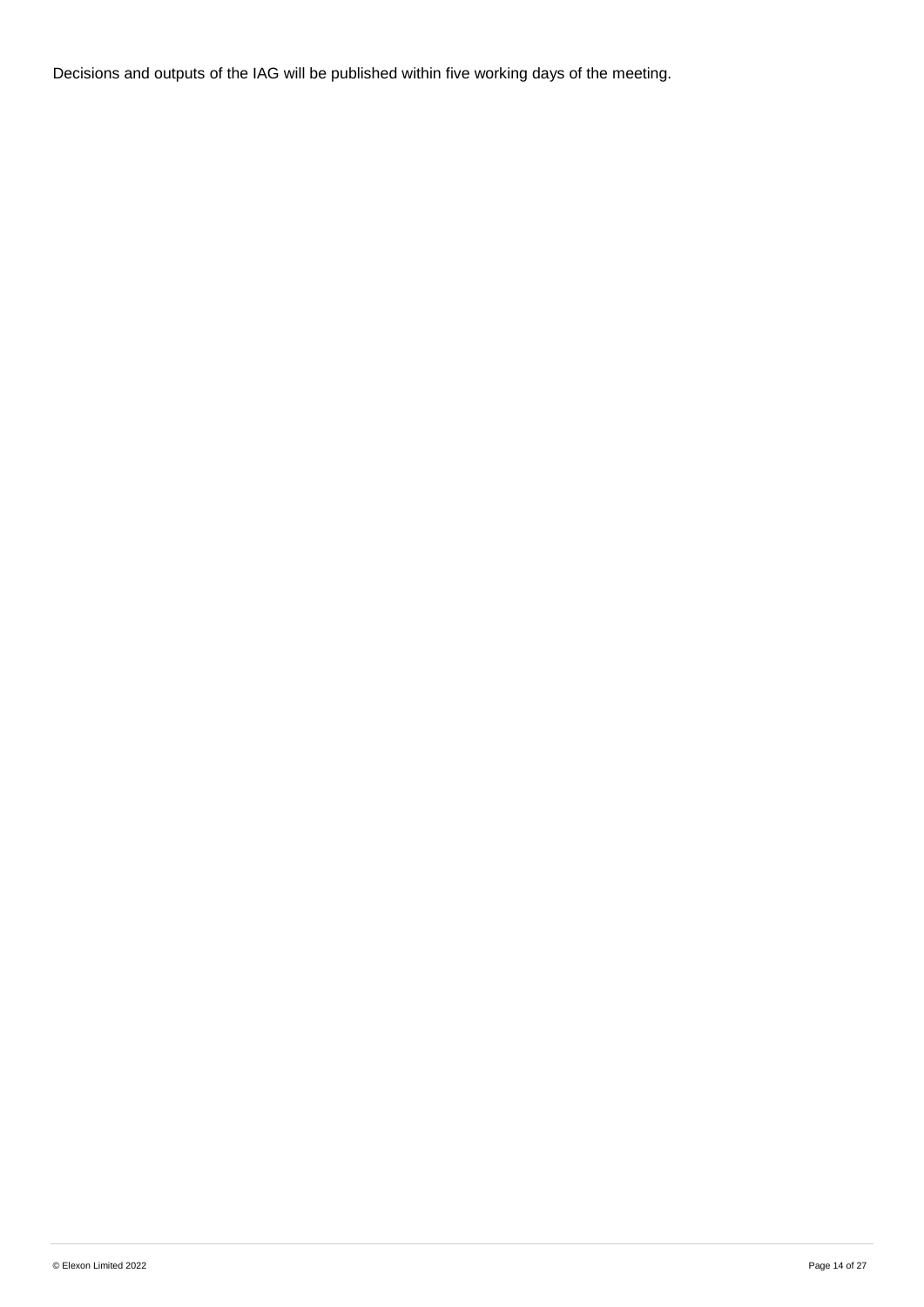# <span id="page-15-0"></span>**7 Design Advisory Group (DAG) Terms of Reference (Level 3)**

The DAG Terms of Reference ("ToR") sets out the role, membership and mode of operation.

### <span id="page-15-1"></span>**7.1 DAG Role**

The DAG's role is to oversee, review, consult and approve, the MHHS Programme development of the end-to-end business processes, system and data architecture that delivers the detailed system design that enables all programme participants to design, build and test their individual system and business changes.

### <span id="page-15-2"></span>**7.2 DAG Objectives**

- To be the primary decision-making authority for the system and solution design, unless above Ofgem thresholds.
- To oversee the Programme design outputs, review and validate the output contents against design principles, objectives and expectations, send the deliverables for consultation and approve the design artefacts.
- Ensure different programme participant perspectives are appropriately represented during decision making.
- Enable Design transparency for all impacted constituency groups and stakeholders.
- Delegate appropriate tasks and activities to Level 4 Working Groups.
- Receive escalations from lower level workgroups and reach consensus on decisions, so the Programme design work progresses to plan.
- Provide detailed advice to the SRO, PSG and other groups if required.

### <span id="page-15-3"></span>**7.3 Membership**

The DAG Membership is the SRO as Chair, technical expert representatives from each programme participant constituency and Ofgem as an observer.

- a) SRO Chair
- b) SRO Design Manager
- c) Lead Delivery Partner (LDP) Programme/Design Manager
- d) Lead Delivery Partner (SI) System Integrator Manager
- e) Independent Programme Assurance (IPA) Manager
- f) Elexon Representative (as central systems provider)
- g) DCC Representative (as smart meter central system provider)
- h) RECCo Representative
- i) Any other provider of a central system required for MHHS implementation (e.g. communications provider)
- j) Large Supplier Representative
- k) Medium Supplier Representative
- l) Small Supplier Representative
- m) I&C Supplier Representative
- n) Supplier Agent Representative (Independent Supplier Agent)
- o) Supplier Agent Representative
- p) DNO Representative
- q) iDNO Representative
- r) National Grid ESO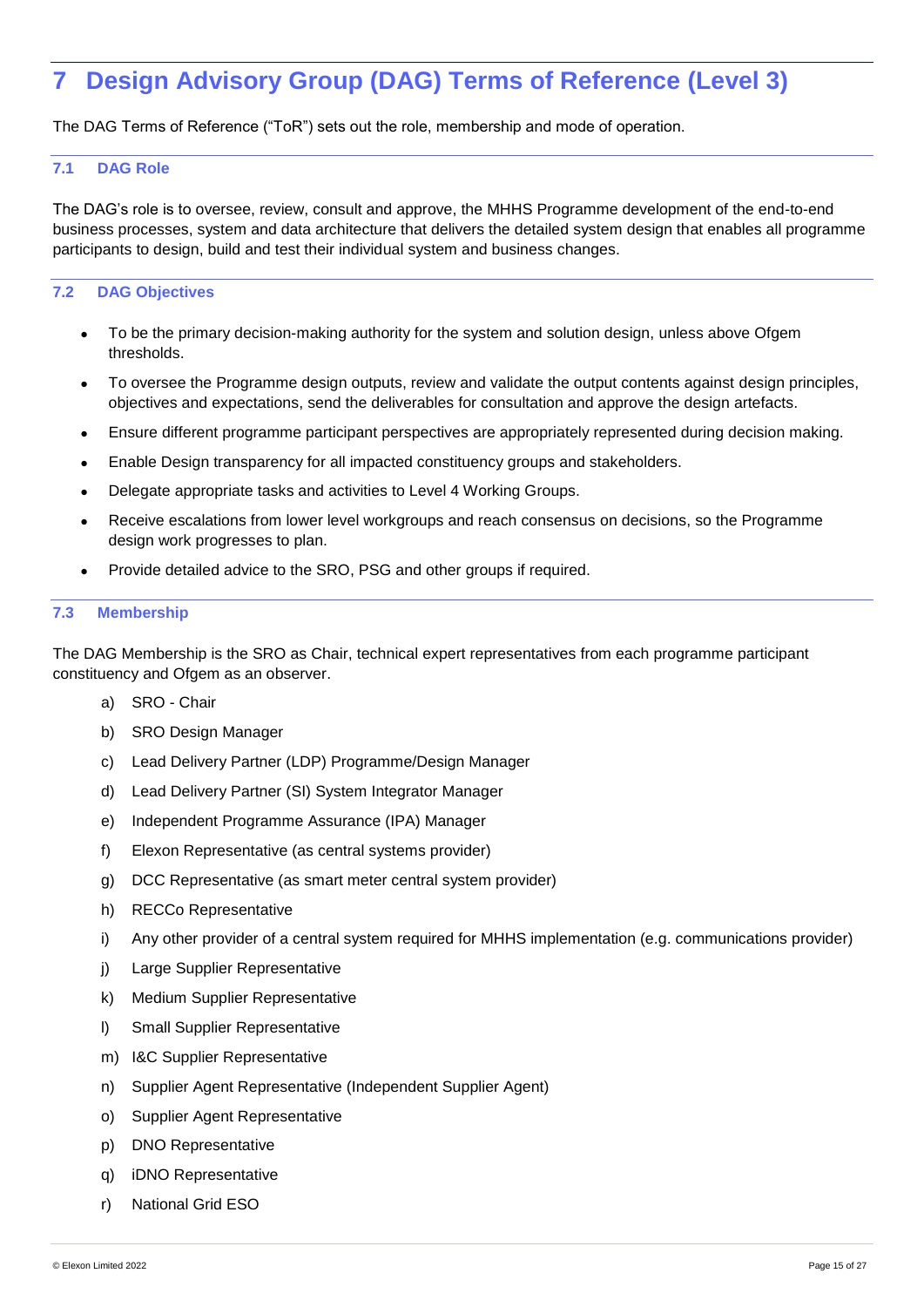- s) Consumer Representative
- t) Ofgem (Observer, to attend as appropriate)
- u) The PMO will attend to act as meeting secretariat.

### <span id="page-16-0"></span>**7.4 Purpose and Duties of MHHS Design Advisory Group**

DAG's purpose is to be the mechanism that oversees, reviews and approves end-to-end business processes, system and data architecture deliverables that produce the detailed system designs that enables all programme parties to design, build and test their individual system and business changes.

DAG is responsible for all design decisions and all requests that impact on design.

DAG is responsible for overseeing the development of the physical baseline which will provide the detail necessary for all parties to commence system design and build.

### <span id="page-16-1"></span>**7.5 DAG Scope, Deliverables, Roles and Responsibilities**

- DAG's scope is the development and management of all system and process Design Artefacts.
- The SRO (or someone delegated by the SRO from within the MHHS Implementation Manager function) will chair the meetings.
- The PMO will maintain and communicate up to date meeting documentation.
- The PMO will issue a headline report within one working day of the meeting, with full minutes, actions and decisions issued within five working days of the meeting.
- The PMO will maintain an up to date Programme plan, RAID log and actions log.
- The PMO will provide all meeting management services and deliver all regular and ad hoc meetings.
- DAG Members (or nominated alternatives) will attend every meeting.
- DAG Members will be fully meeting prepared before the meeting starts.
- DAG Members should be a mix of business, system, data, design, security and solution technical experts.

### <span id="page-16-2"></span>**7.6 Decision-making**

The DAG will make Level 3 decisions and Level 2 decisions when delegated from the PSG. (Level 1 decisions will be escalated to Ofgem by the SRO or IPA).

The DAG can delegate decisions to another Level 3 group or a lower level work group.

The DAG will ensure that any decisions are based on full transparency with programme participants and appropriate consultation. DAG decisions will be by consensus and if consensus cannot be reached the Chair will make an informed decision.

Where parties raise significant concerns with a DAG decision, the concern will be resolved by DAG or escalated to the PSG via a constituency representative.

Consultation will be carried out on an ongoing basis, with the DAG taking decisions based on information developed by Design Working Groups.

Where the DAG is presented with recommendations from Design Working Groups they will have the ability to:

- Accept the recommendation the proposal/recommendations are aligned to the TOM, overall objectives and design principles.
- ii) Reject the recommendation the proposal/recommendations does not align to the TOM, programme and design principles or requires further work/clarity.
- iii) Refer the recommendation for additional work or analysis.
- iv) Accept the recommendation, subject to additional work being completed.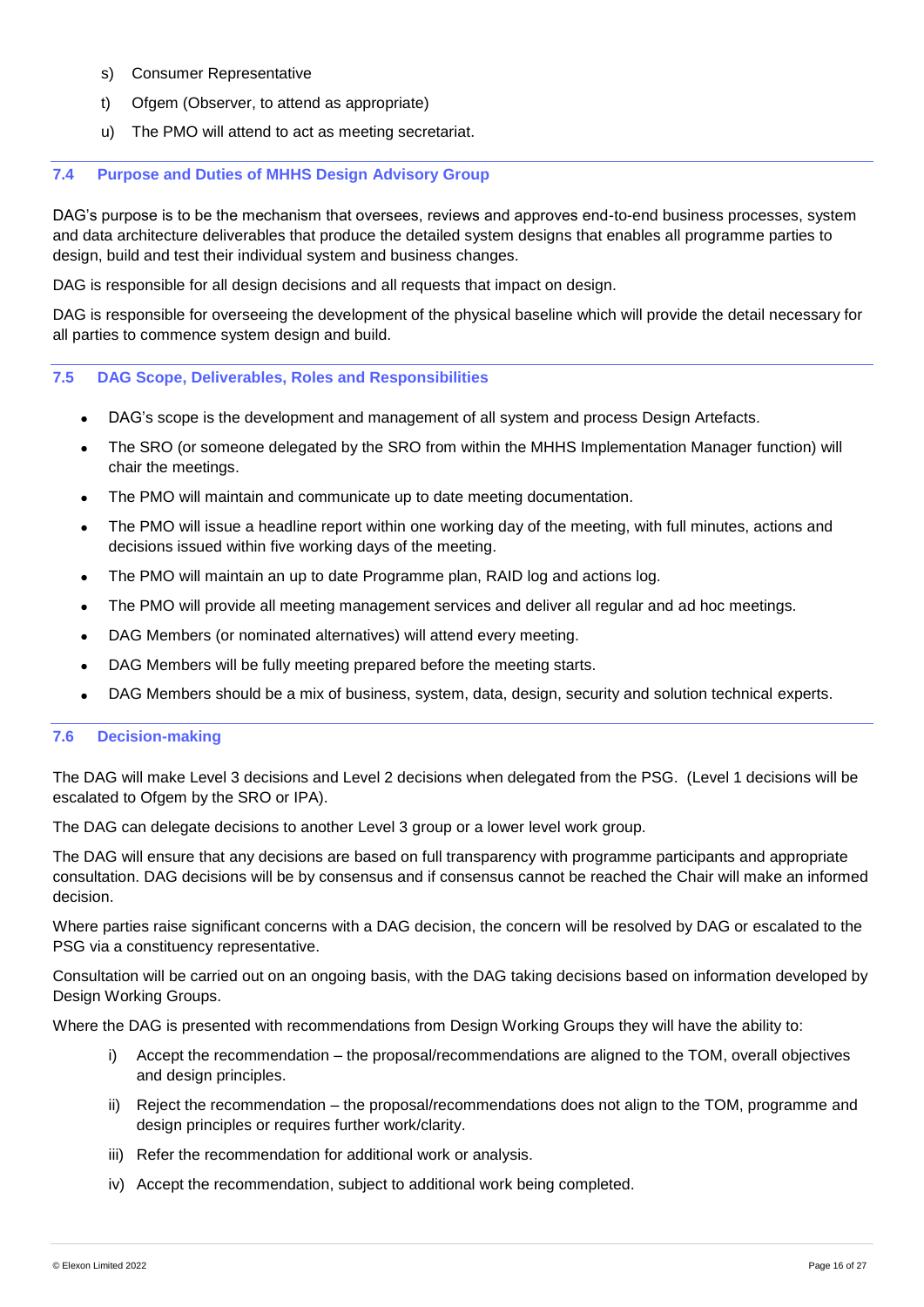v) Refer to the PSG when the recommendation meets the threshold for Ofgem intervention or DAG cannot reach consensus.

It should be noted that the design principles should be adhered to wherever possible. However, this does not rule out instances where DAG may deviate from these, where sufficient justification exists to deliver the core elements of the design solution.

Decisions and outputs of the DAG will be published within five working days of the meeting.

### <span id="page-17-0"></span>**7.7 Design Working Groups (Level 4)**

The DAG will convene several End to End (E2E) Design Working Groups which will have responsibilities to develop specific aspects of the E2E design.

Design Working Groups will report to DAG who will agree and define the scope of each group on its creation. Work from the Design Working Groups will be subject to review by DAG.

The DAG will stand up E2E working groups as needed and will have the responsibility of approving a clear Terms of Reference and Deliverables for each group it establishes.

Groups will be convened at the appropriate point and may not be required to remain active throughout the Programme delivery.

The below groups are currently in place as Design Working Groups:

- a) Business Process & Requirements Working Group (BPRWG)
- b) Technical Design Working Group (TDWG)
- c) Security Design Working Group (SDWG)

The below groups are likely to be required as Design Working Groups. (This list is not exhaustive).

- d) Consequential Change Impact Assessment Group (CCIAG)
- e) Data Working Group (DWG)

The purpose, specific deliverables and membership of each group will be determined by the DAG when each Design Working Group is created.

All Design Working Groups will report their output to the DAG for approval. This will occur on an ongoing basis and may require engagement with wider industry.

Where a Design Working Group in unable to reach a consensus on a decision delegated to them by DAG the matter will be escalated to the DAG.

All Design Working Groups will be attended and chaired by the SRO or someone delegated by the SRO such as the MHHS Lead Delivery Partner. Meeting attendance should be open to all, unless otherwise determined.

Design Working Group members will be expected to actively contribute to the development and review of collateral required to achieve the deliverables, this is likely to include completing tasks and actions outside of the Design Working Group.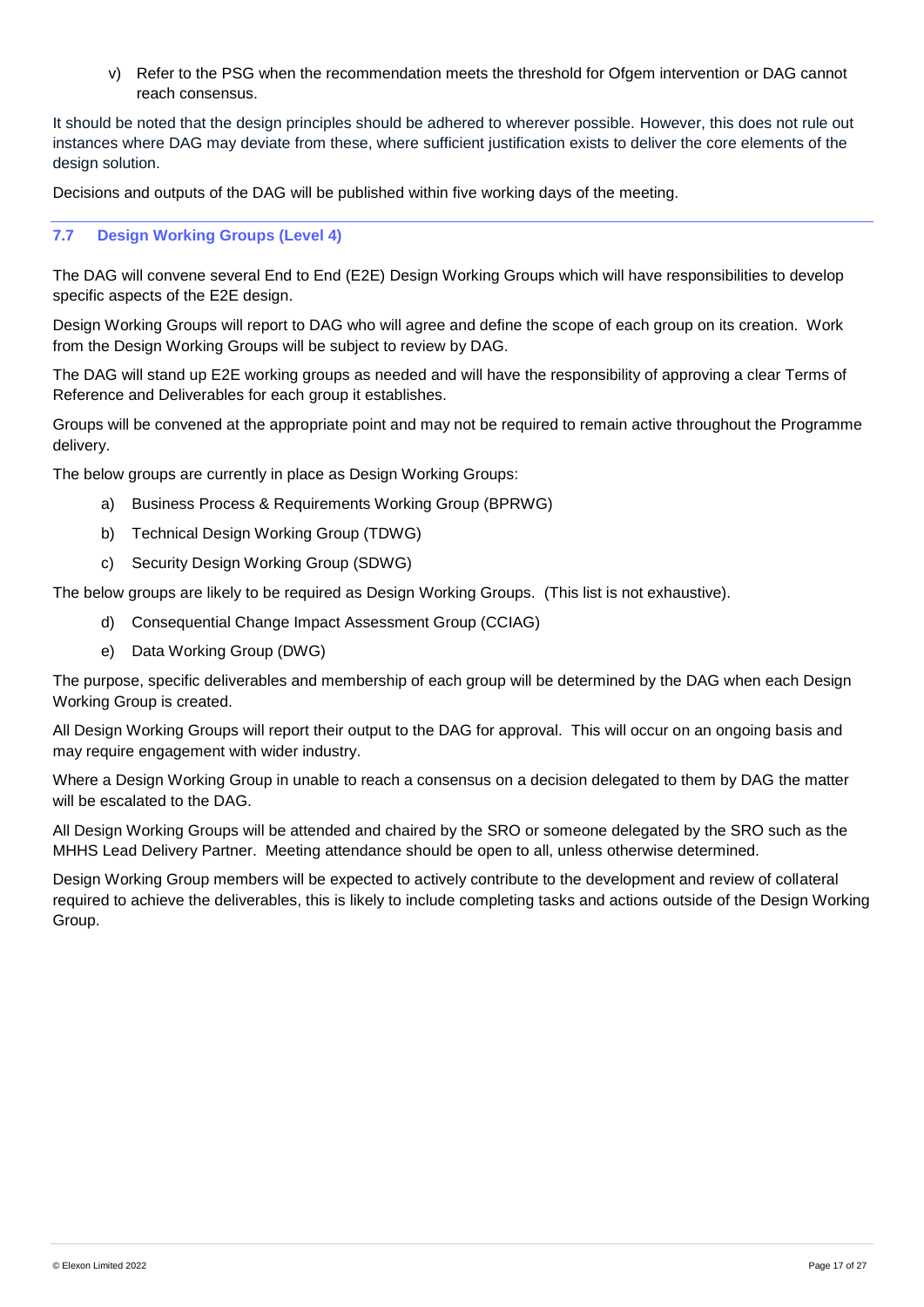## <span id="page-18-0"></span>**8 Cross-Code Advisory Group (CCAG) Terms of Reference (Level 3)**

The CCAG Terms of Reference ("ToR") sets out the role, membership and mode of operation.

### <span id="page-18-1"></span>**8.1 CCAG Role**

The CCAG role is to oversee the development, management and implementation of MHHS Programme related Code changes to all MHHS impacted Codes to ensure Code reflects how the new MHHS TOM process and systems operate.

### <span id="page-18-2"></span>**8.2 CCAG Objectives**

- To be the primary authority for coordinating, monitoring and managing MHHS impacted Code changes, unless a decision is above Ofgem thresholds.
- To oversee the Programme Code change management and progression against objectives, that ensures compliance with MHHS system and operational changes.
- Ensure different programme participant, especially Code body perspectives are appropriately represented.
- Enable transparency of Code changes for all impacted parties and stakeholders and ongoing monitoring of relevant Code Body Code change management and Code change implementation.
- Delegate appropriate tasks and activities to Level 4 Cross Code Working Groups (e.g. Code Drafting Working Group).
- Receive escalations from lower level workgroups and reach consensus on decisions, so the Programme Code changes progresses to plan.
- Escalate to the PSG issues and decision making when consensus cannot be reached at the CCDG.
- Provide detailed advice to the SRO, PSG and other groups if required.

### <span id="page-18-3"></span>**8.3 Membership**

The CCAG Membership is constituted from senior management representatives from each Programme impacted Code Body, programme participant constituency representatives, Ofgem as an observer and the MHHS Programme –

- a) SRO Chair
- b) SRO Governance Manager
- c) Lead Delivery Partner (LDP) Programme/Design Manager
- d) Independent Programme Assurance (IPA) Manager
- e) Elexon Representative (as central systems provider)
- f) Elexon Representative (as BSC/BSCCo Manager)
- g) DCC Representative (as smart meter central system provider)
- h) Smart Energy Code (SEC) Representative
- i) RECCo Representative
- j) Connection and Use of System Code (CUSC) Representative
- k) Distribution Connection and Use of System Agreement (DCUSA) Representative
- l) National Grid ESO
- m) Supplier Representative (Domestic Representative)
- n) Supplier Representative (I&C Representative)
- o) Supplier Agent Representative (Independent Supplier Agent)
- p) Supplier Agent Representative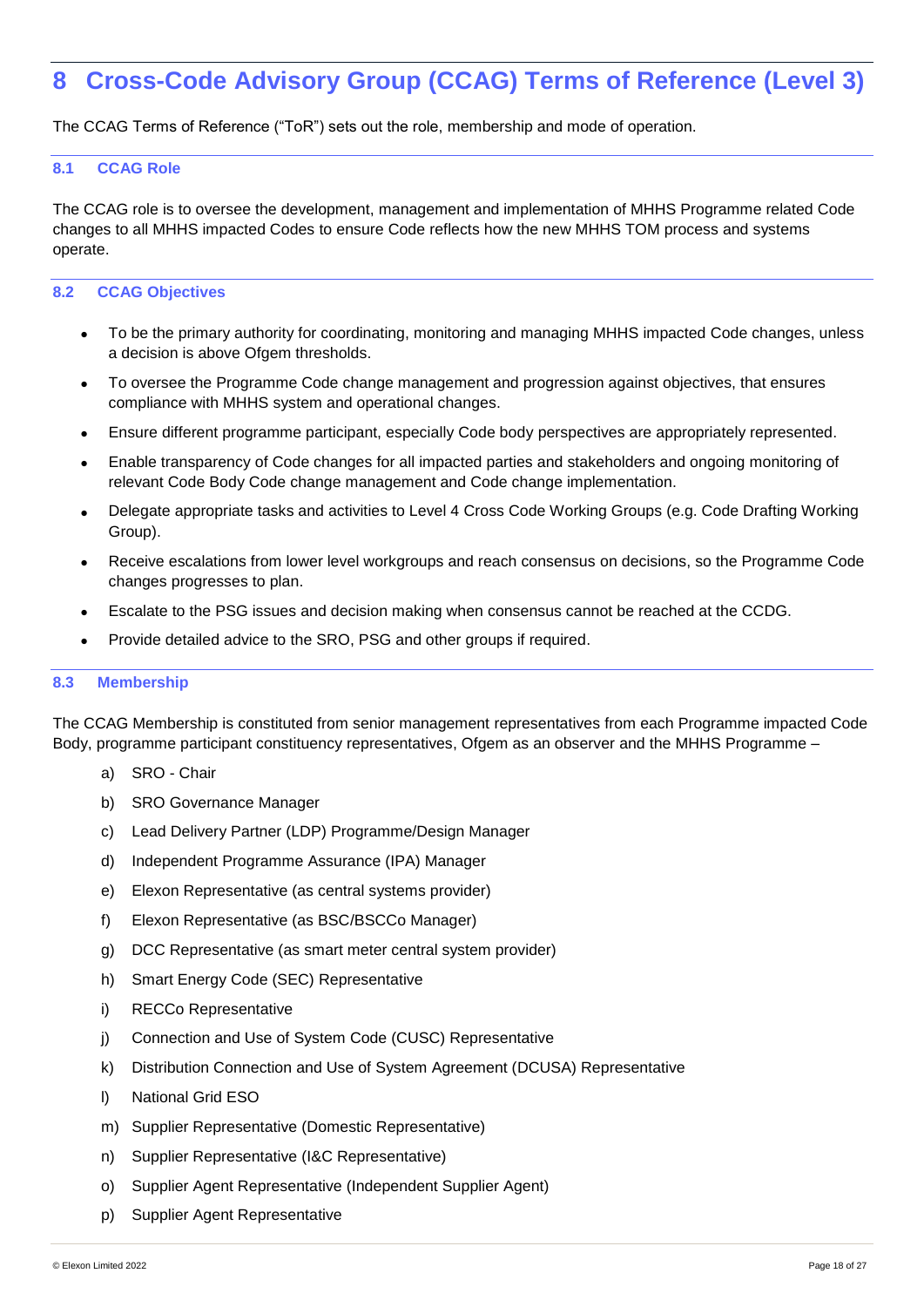- q) DNO/iDNO Representative
- r) Consumer Representative
- s) Ofgem (Observer, to attend as appropriate)
- t) The PMO will attend to act as meeting secretariat.

### <span id="page-19-0"></span>**8.4 Purpose and Duties of Cross-Code Advisory Group**

CCAG purpose is to oversee the central coordination, monitoring and management of 'farmed-out' Code change requests and modifications to all impacts MHHS impacted Code Bodies.

CCAG duty is to ensure MHHS impacted Codes are updated and comply with the new MHHS arrangements.

### <span id="page-19-1"></span>**8.5 CCAG Scope, Deliverables, Roles and Responsibilities**

- CCAG is responsible for overseeing the development of the Code Modifications and redlined legal text production that delivers MHHS Code compliance.
- The SRO (or someone delegated by the SRO from within the MHHS Implementation Manager function) will chair the meetings.
- The PMO will maintain and communicate up to date meeting documentation.
- The PMO will issue a headline report within one working day of the meeting, with full minutes, actions and decisions issued within five working days of the meeting.
- The PMO will maintain an up to date Programme plan, RAID log and actions log.
- The PMO will centrally monitor and provide related Code change programme management.
- The PMO will provide all meeting management services and deliver all regular and ad hoc meetings.
- CCAG Members (or nominated alternatives) will attend every meeting.
- CCAG Members will be fully meeting prepared before the meeting starts.
- CCAG Members should be a mix of Code Body and regulatory experts.

### <span id="page-19-2"></span>**8.6 Decision-making**

The CCAG will make Level 3 decisions and Level 2 decisions when delegated from the PSG. (Level 1 decisions will be escalated to Ofgem by the SRO or IPA via the PSG).

The CCAG can delegate decisions to another Level 3 group or a lower level work group.

The CCAG will ensure that any decisions are based on full transparency with programme participants and appropriate consultation. CCAG decisions will be by consensus and if consensus cannot be reached the Chair will make an informed decision.

Where parties raise significant concerns with a CCAG decision, the concern should be escalated to the PSG via their constituency representative or the SRO.

Consultation will be carried out on an ongoing basis, with the CCAG taking decisions based on information developed by the Cross Code Working Group(s).

Where the CCAG is presented with recommendations from lower level Cross Code Working Group(s) they will have the ability to:

- i) Accept the recommendation the proposal/recommendations are aligned to the TOM and overall objectives.
- ii) Reject the recommendation the proposal/recommendations does not align to the TOM, programme principles or requires further work/clarity.
- iii) Refer the recommendation for additional work or analysis.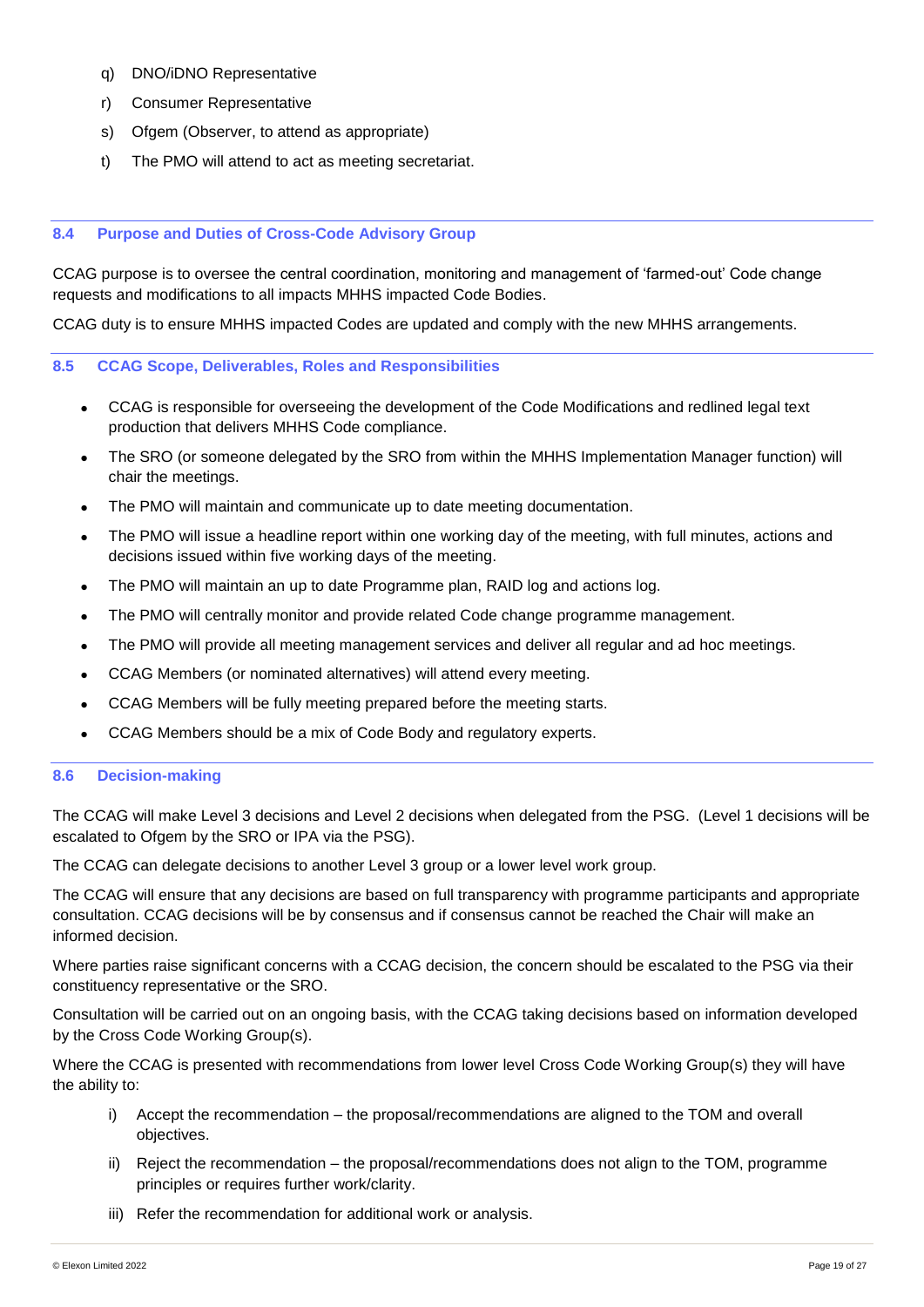- iv) Accept the recommendation, subject to additional work being completed.
- v) Refer to the PSG when the recommendation meets the threshold for Ofgem intervention or CCAG cannot reach consensus.

Decisions and outputs of the CCAG will be published within five working days of the meeting.

### <span id="page-20-0"></span>**8.7 Cross Code Working Group(s) (Level 4)**

The CCAG will convene Level 4 Working Group(s) to progress the code drafting and manage regulatory issues.

The first Working Group is the Code Drafting Working Group (CDWG). The Code Drafting Working Group reports to CCAG who will agree and define the scope of each group on its creation. Work and output from the Code Drafting Working Group will be subject to review and action by the CCAG. The CCAG will manage, consult, approve and recommend the Code related decisions from the Code Drafting Working Group. The Code Drafting Working Group may not be required to remain active throughout the Programme delivery.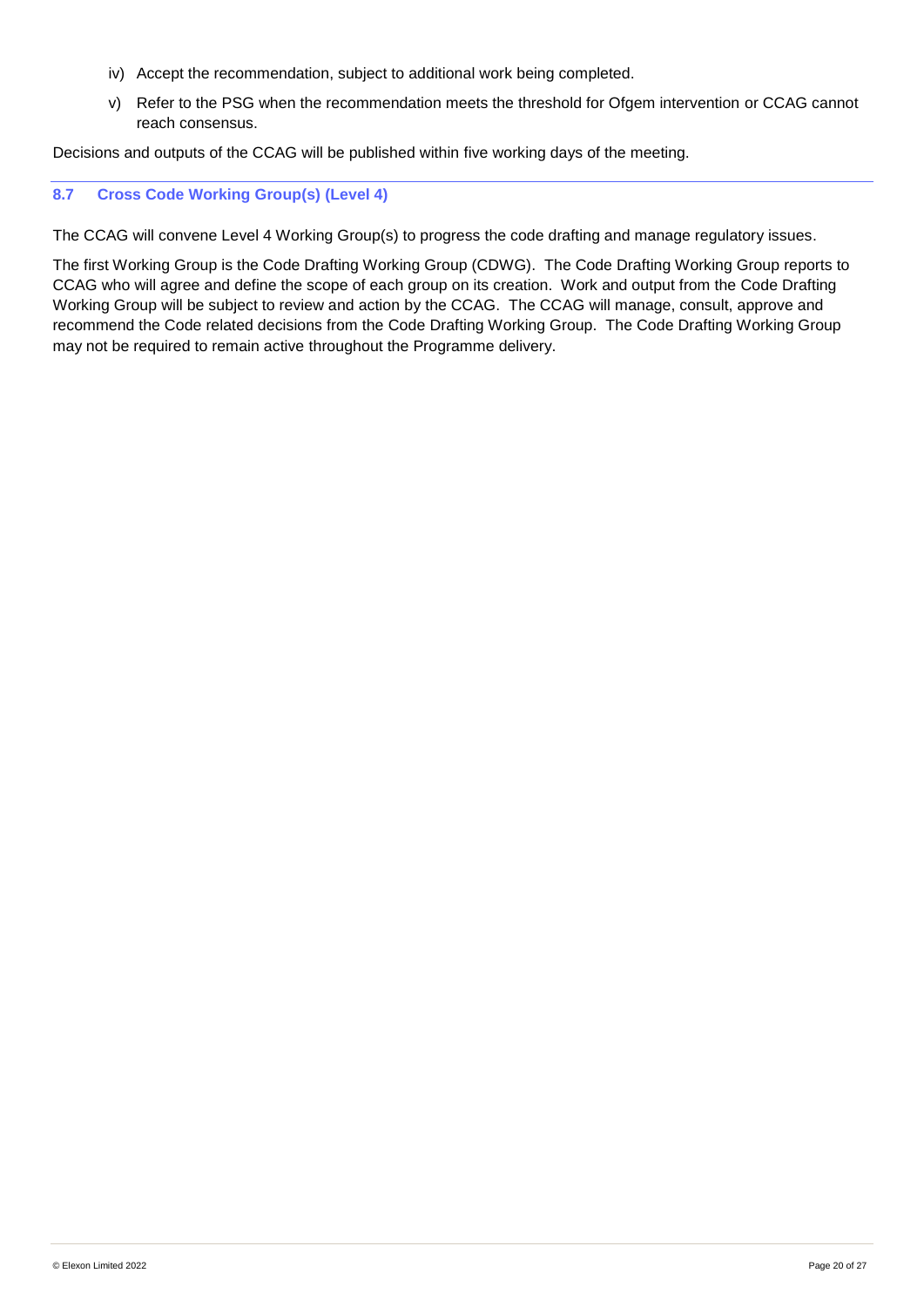## <span id="page-21-0"></span>**9 Testing Advisory Group (TAG) Terms of Reference (Level 3)**

The TAG Terms of Reference ("ToR") sets out the role, membership and mode of operation.

### <span id="page-21-1"></span>**9.1 TAG Role & Responsibilities**

The TAG's role is to:

- be responsible for overseeing the successful preparation for and execution of all testing which will provide the necessary incremental confidence for Migration and Go-Live
- be accountable for the delivery of Testing deliverables and milestones to time and quality
- be responsible for all delegated Testing decisions and all requests that impact on Testing
- approve delegated testing deliverables within the MHHS Programme
- establish Level 4 Working Groups where necessary to develop Testing deliverables, resolve Testing issues and mitigate Testing risks
- recommend approval to PSG for any PSG-level deliverables that TAG has a role in reviewing
- present proposals to the Change Board for any new deliverables, change to the content of deliverables, change to the timing of delivery of deliverables
- Impact assess any change that impacts Testing as received from the Change Board
- manage risks, issues and dependencies associated with Testing and escalate any that impact programme level accordingly to the MHHS Programme/PSG

### <span id="page-21-2"></span>**9.2 TAG Objectives**

- To be the primary decision-making authority for delegated Testing deliverables and milestones, unless above Ofgem thresholds.
- To oversee the Programme Testing deliverables and milestones, review and validate the deliverables against product descriptions and milestones against acceptance criteria, send the deliverables for consultation and approve the Testing deliverables and milestones.
- Ensure different programme participant perspectives are appropriately represented during decision making.
- Enable transparency of Testing developments and deliverables for all impacted constituency groups and stakeholders.
- Delegate appropriate tasks and activities to Level 4 Working Groups.
- Receive escalations from lower level workgroups and reach consensus on decisions, so the Programme Testing work progresses to plan.
- Provide detailed Testing advice to the SRO, PSG and other groups if required.

### <span id="page-21-3"></span>**9.3 Membership**

The TAG Membership is the SRO (or someone delegated by the SRO from within the MHHS Implementation Manager function) as Chair, technical expert testing constituency representatives from each programme participant and Ofgem as an observer –

- a) SRO Chair
- b) SRO Test Manager
- c) Lead Delivery Partner (LDP) Testing Architect
- d) Lead Delivery Partner (SI) System Integrator Manager
- e) Independent Programme Assurance (IPA) Representative
- f) Elexon Representative (as central systems provider)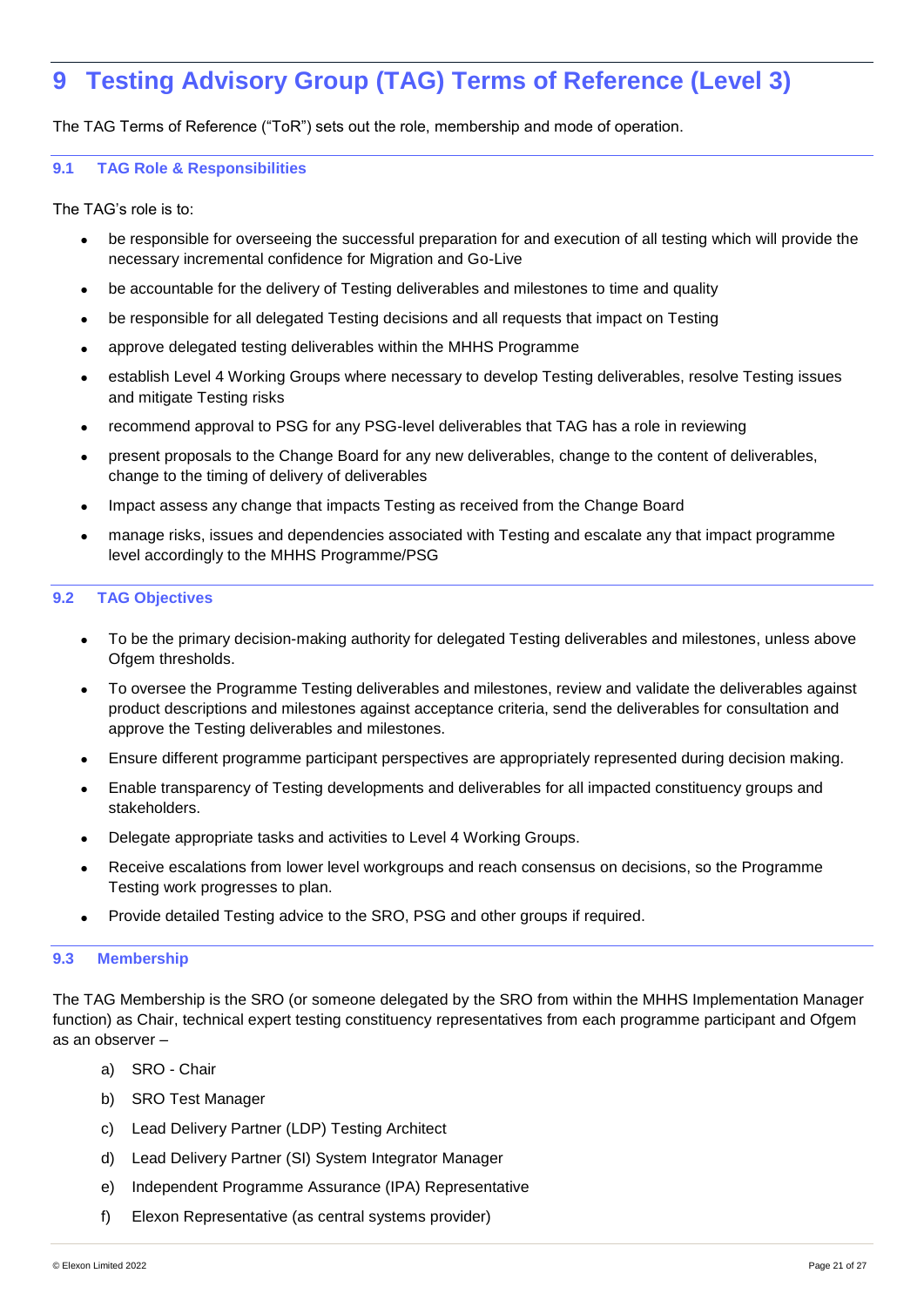- g) DCC Representative (as smart meter central system provider)
- h) RECCo Representative
- i) Any other provider of a central system required for MHHS implementation (e.g. communications provider, potentially Electralink)
- j) Large Supplier Representative
- k) Medium Supplier Representative
- l) Small Supplier Representative
- m) I&C Supplier Representative
- n) Supplier Agent Representative
- o) DNO Representative
- p) iDNO Representative
- q) National Grid ESO
- r) Consumer Representative
- s) Ofgem (Observer, to attend as appropriate)
- t) The PMO will attend to act as meeting secretariat.

It may be that some parties do not feel as though they have a role in providing testing input (e.g. Consumer Representative) and in this case, the place will be open for future attendance if that position changes.

### <span id="page-22-0"></span>**9.4 TAG Member Roles and Responsibilities**

- The SRO (or someone delegated by the SRO) will chair the meetings.
- The PMO will maintain and communicate up to date meeting documentation.
- The PMO will issue a headline report within one working day of the meeting, with full minutes, actions and decisions issued within five working days of the meeting.
- The PMO will maintain an up to date Programme plan, RAID log and actions log.
- The PMO will provide all meeting management services and deliver all regular and ad hoc meetings.
- The PMO will publish TAG documentation as it is non-confidential
- TAG Members (or nominated alternatives) will attend every meeting. TAG meetings are scheduled for every third Wednesday of the month.
- TAG Members will be fully meeting prepared before the meeting starts. To facilitate this readiness papers will be distributed five working days in advance of the schedules TAG meeting.
- TAG Members should be testing technical experts, with experience of similar industry programme testing an advantage.

### <span id="page-22-1"></span>**9.5 Decision-making**

The TAG will make Level 3 decisions and Level 2 decisions when delegated from the PSG. (Level 1 decisions will be escalated to Ofgem by the SRO or IPA).

The TAG can delegate decisions to another Level 3 group or a lower level work group.

The TAG will ensure that any decisions are based on full transparency with programme participants and appropriate consultation.

TAG decisions will be by consensus and if consensus cannot be reached the Chair will make an informed decision.

Any joint decision-making required with other industry governance (e.g. SEC TAG) will be considered as part of the Testing deliverables.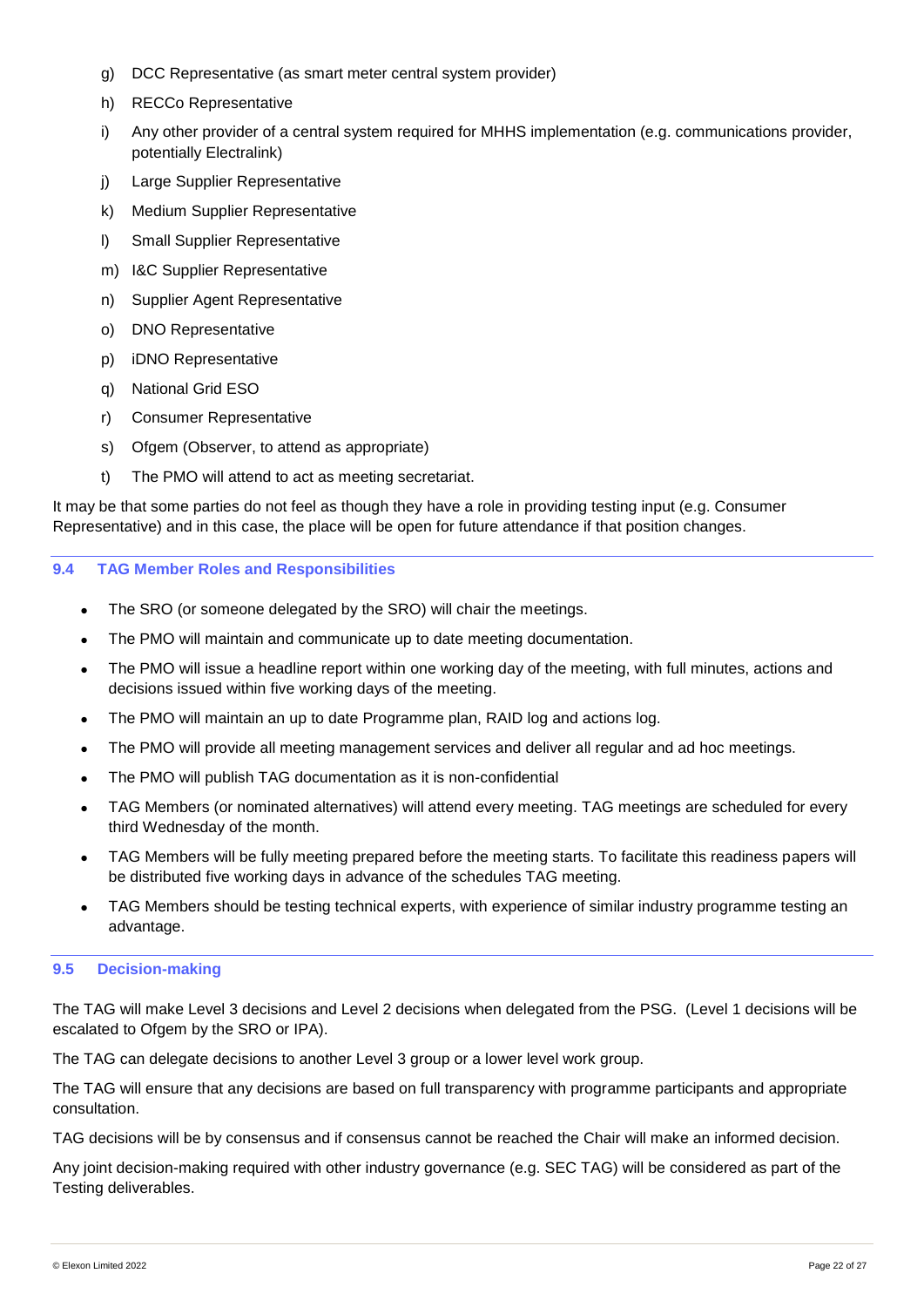Where parties raise significant concerns with a TAG decision, the concern will be resolved by TAG or escalated to the PSG via a constituency representative.

Consultation will be carried out on an ongoing basis, with the TAG taking decisions based on information developed by Testing Working Groups.

Where the TAG is presented with recommendations from Testing Working Groups they will have the ability to:

- Accept the recommendation the proposal/recommendations are aligned to the TOM, product descriptions, acceptance criteria and overall objectives.
- ii) Reject the recommendation the proposal/recommendations does not align to the TOM, product descriptions, acceptance criteria and overall objectives or requires further work/clarity.
- iii) Refer the recommendation for additional work or analysis.
- iv) Accept the recommendation, subject to additional work being completed.
- v) Refer to the PSG when the recommendation meets the threshold for Ofgem intervention

A headline report will be issued by the PMO within one working day of the TAG, with full minutes, actions and decisions issued within five working days of the TAG.

### <span id="page-23-0"></span>**9.6 Testing Working Groups (Level 4)**

The TAG is likely to convene a number of Testing Working Groups which will have responsibilities to develop specific aspects of the Testing strategy, approach, design and deliverables.

Testing Working Groups will report to TAG who will agree and define the purpose, scope, specific deliverables and membership of each group on its creation. Work from the Testing Working Groups will be subject to review and approval by TAG. This will occur on an ongoing basis and may require engagement with wider industry.

Where a Testing Working Group in unable to reach a consensus on a decision delegated to them by TAG the matter will be escalated to the TAG.

All Testing Working Groups will be attended and chaired by the SRO or someone delegated by the SRO such as the MHHS Lead Delivery Partner. Meeting attendance should be open to all, unless otherwise determined.

Testing Working Group members will be expected to actively contribute to the development and review of collateral required to achieve the deliverables, this is likely to include completing tasks and actions outside of the Testing Working Group.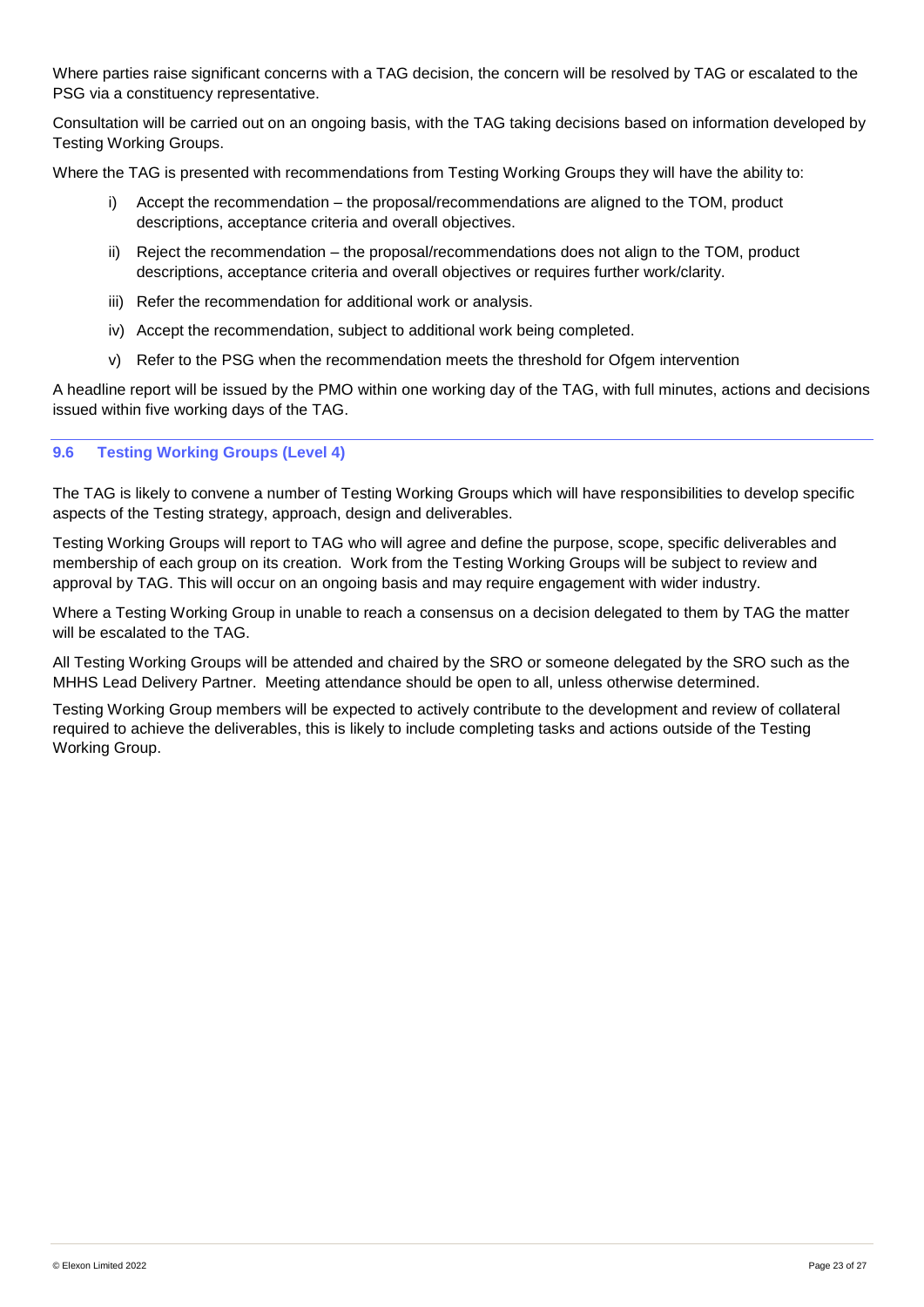### <span id="page-24-0"></span>**10 Testing and Migration Advisory Group (TMAG) Terms of Reference (Level 3)**

The TMAG Terms of Reference ("ToR") sets out the role, membership and mode of operation.

### <span id="page-24-1"></span>**10.1 TMAG Role & Responsibilities**

The TMAG's role is to:

- be responsible for overseeing the successful preparation for and execution of all testing which will provide the necessary incremental confidence for Migration and Go-Live
- be accountable for the delivery of Testing and Migration deliverables and their associated milestones to time and quality
- be responsible for all delegated Testing and Migration decisions and all requests that impact on Testing and Migration
- approve delegated Testing and Migration deliverables within the MHHS Programme
- establish Level 4 Working Groups where necessary to develop Testing and Migration deliverables, resolve Testing issues and mitigate Testing risks
- recommend approval to PSG for any PSG-level deliverables that TMAG has a role in reviewing
- present proposals to the Change Board for any new deliverables, change to the content of deliverables, change to the timing of delivery of deliverables
- Impact assess any change that impacts Testing and Migration as received from the Change Board
- manage risks, issues and dependencies associated with Testing and Migration and escalate any that impact programme level accordingly to the MHHS Programme/PSG

It is envisaged that migration will separate from Q1 2023 (18 months prior to the start of migration) to focus on the specific needs of the migration activity.

### <span id="page-24-2"></span>**10.2 TMAG Objectives**

- To be the primary decision making authority for delegated Testing and Migration deliverables and milestones, unless above Ofgem thresholds.
- To oversee the Programme Testing and Migration deliverables and their milestones, review and validate the deliverables against product descriptions and milestones against acceptance criteria, send the deliverables for consultation and approve the Testing and Migration deliverables and their milestones.
- Ensure different programme participant perspectives are appropriately represented during decision making.
- Enable transparency of Testing and Migration developments and deliverables for all impacted constituency groups and stakeholders.
- Delegate appropriate tasks and activities to Level 4 Working Groups.
- Receive escalations from lower level workgroups and reach consensus on decisions, so the Programme Testing and Migration work progresses to plan.
- Provide detailed Testing and Migration advice to the SRO, PSG and other groups if required.

### <span id="page-24-3"></span>**10.3 Membership**

The TMAG Membership is the SRO (or someone delegated by the SRO from within the MHHS Implementation Manager function) as Chair, technical expert testing constituency representatives from each programme participant and Ofgem as an observer -

a) SRO - Chair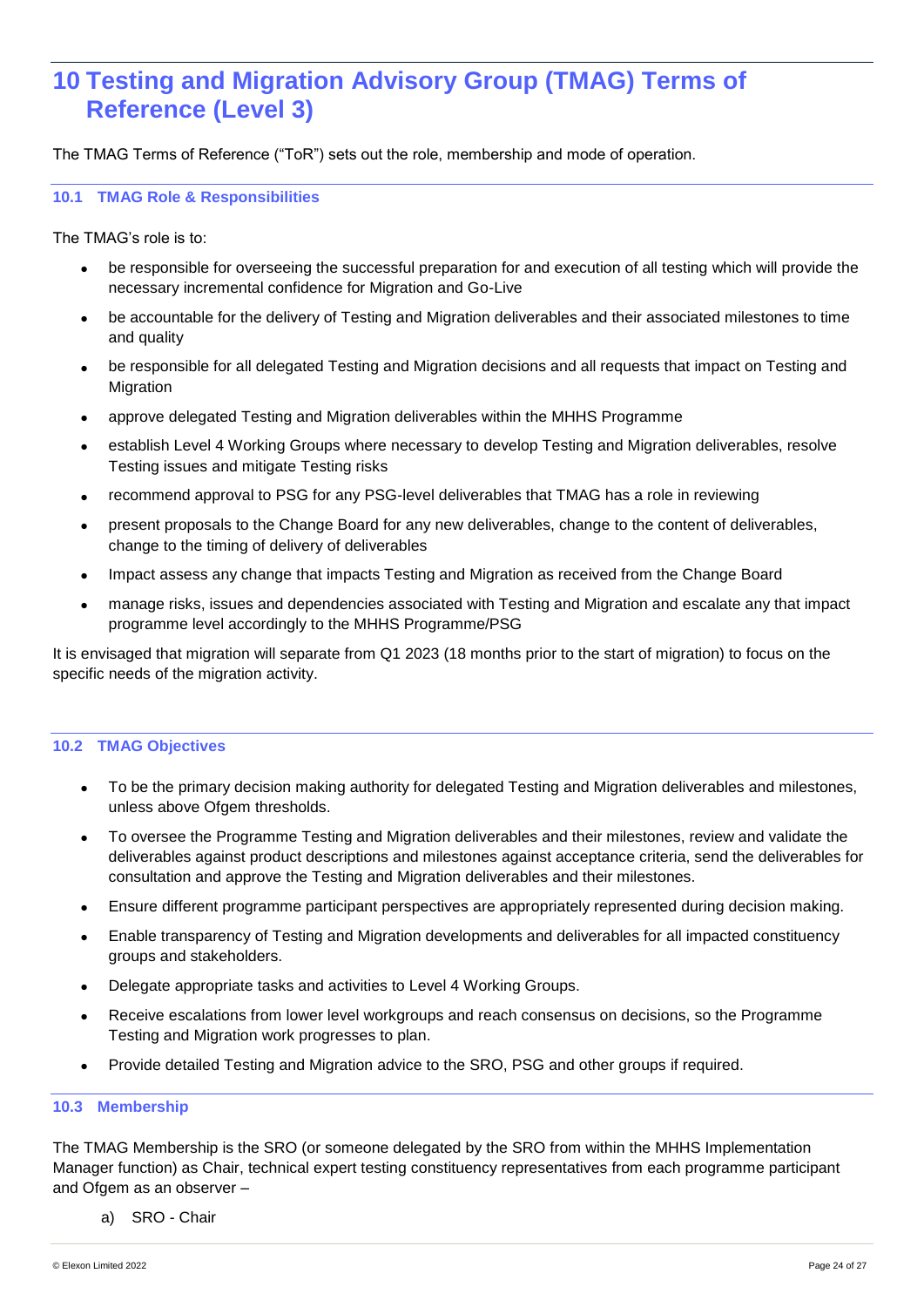- b) SRO Test Manager
- c) Lead Delivery Partner (LDP) Testing Architect
- d) Lead Delivery Partner (SI) System Integrator Manager
- e) Independent Programme Assurance (IPA) Representative
- f) Elexon Representative (as central systems provider)
- g) DCC Representative (as smart meter central system provider)
- h) RECCo Representative
- i) Large Supplier Representative
- i) Medium Supplier Representative
- k) Small Supplier Representative
- l) I&C Supplier Representative
- m) Supplier Agent Representative
- n) DNO Representative
- o) iDNO Representative
- p) National Grid ESO
- q) Consumer Representative
- r) Ofgem (Observer, to attend as appropriate)
- s) The PMO will attend to act as meeting secretariat.

It may be that some parties do not feel as though they have a role in providing testing input (e.g. Consumer Representative) and in this case, the place will be open for future attendance if that position changes.

### <span id="page-25-0"></span>**10.4 TMAG Member Roles and Responsibilities**

The SRO (or someone delegated by the SRO) will chair the meetings.

The PMO will maintain and communicate up to date meeting documentation.

The PMO will maintain an up to date Programme plan, RAID log and actions log.

The PMO will provide all meeting management services and deliver all regular and ad hoc meetings.

The PMO will publish TMAG documentation as it is non-confidential

TMAG Members (or nominated alternatives) will attend every meeting. TMAG meetings are scheduled for every third Wednesday of the month.

TMAG Members will be fully meeting prepared before the meeting starts. To facilitate this readiness papers will be distributed five working days in advance of the schedules TMAG meeting.

TMAG Members should be testing technical experts, with experience of similar industry programme testing an advantage.

TMAG is a single seat constituency model and where require the TMAG member is expected to be fully briefed by liaising with their Migration expert. Where the agenda is aligned to Migration issues it may be more effective to relinquish their TMAG seat in favour of the Migration expert.

### <span id="page-25-1"></span>**10.5 Decision Making**

The TMAG will make Level 3 decisions and Level 2 decisions when delegated from the PSG. (Level 1 decisions will be escalated to Ofgem by the SRO or IPA).

The TMAG can delegate decisions to another Level 3 group or a lower level work group.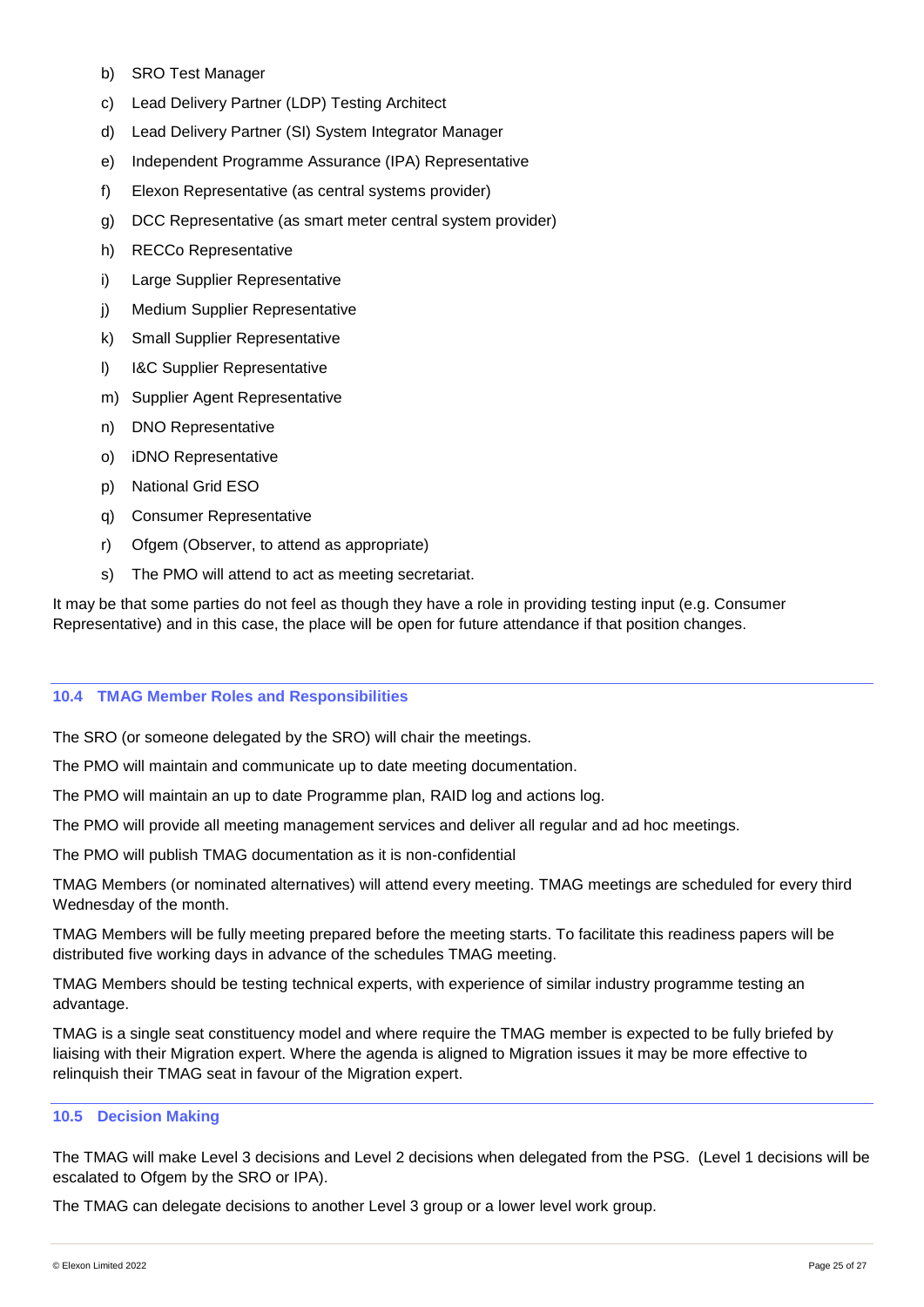The TMAG will ensure that any decisions are based on full transparency with programme participants and appropriate consultation.

TMAG decisions will be by consensus and if consensus cannot be reached the Chair will make an informed decision.

Any joint decision-making required with other industry governance (e.g. SEC TAG) will be considered as part of the Testing deliverables.

Where parties raise significant concerns with a TMAG decision, the concern will be resolved by TMAG or escalated to the PSG via a constituency representative.

Consultation will be carried out on an ongoing basis, with the TMAG taking decisions based on information developed by Testing and Migration Working Groups.

Where the TMAG is presented with recommendations from Testing or Migration Working Groups they will have the ability to:

- i) Accept the recommendation the proposal/recommendations are aligned to the TOM, product descriptions, acceptance criteria and overall objectives.
- ii) Reject the recommendation the proposal/recommendations does not align to the TOM, product descriptions, acceptance criteria and overall objectives or requires further work/clarity.
- iii) Refer the recommendation for additional work or analysis.
- iv) Accept the recommendation, subject to additional work being completed.
- v) Refer to the PSG when the recommendation meets the threshold for Ofgem intervention

A headline report will be issued within one working day of the TMAG, with full minutes, actions and decisions issued within five working days of the TMAG.

### <span id="page-26-0"></span>**10.6 Testing and Migration Working Groups (Level 4)**

The TMAG is likely to convene a number of Testing and Migration Working Groups which will have responsibilities to develop specific aspects of the Testing and Migration strategies, approach, design and deliverables.

Testing and Migration Working Groups will report to TMAG who will agree and define the purpose, scope, specific deliverables and membership of each group on its creation. Work from the Testing and Migration Working Groups will be subject to review and approval by TMAG. This will occur on an ongoing basis and may require engagement with wider industry.

Where a Testing or Migration Working Group in unable to reach a consensus on a decision delegated to them by TMAG the matter will be escalated to the TMAG.

All Testing and Migration Working Groups will be attended and chaired by the SRO or someone delegated by the SRO such as the MHHS Lead Delivery Partner. Meeting attendance should be open to all, unless otherwise determined.

Testing and Migration Working Group members will be expected to actively contribute to the development and review of collateral required to achieve the deliverables, this is likely to include completing tasks and actions outside of the Testing and Migration Working Group.